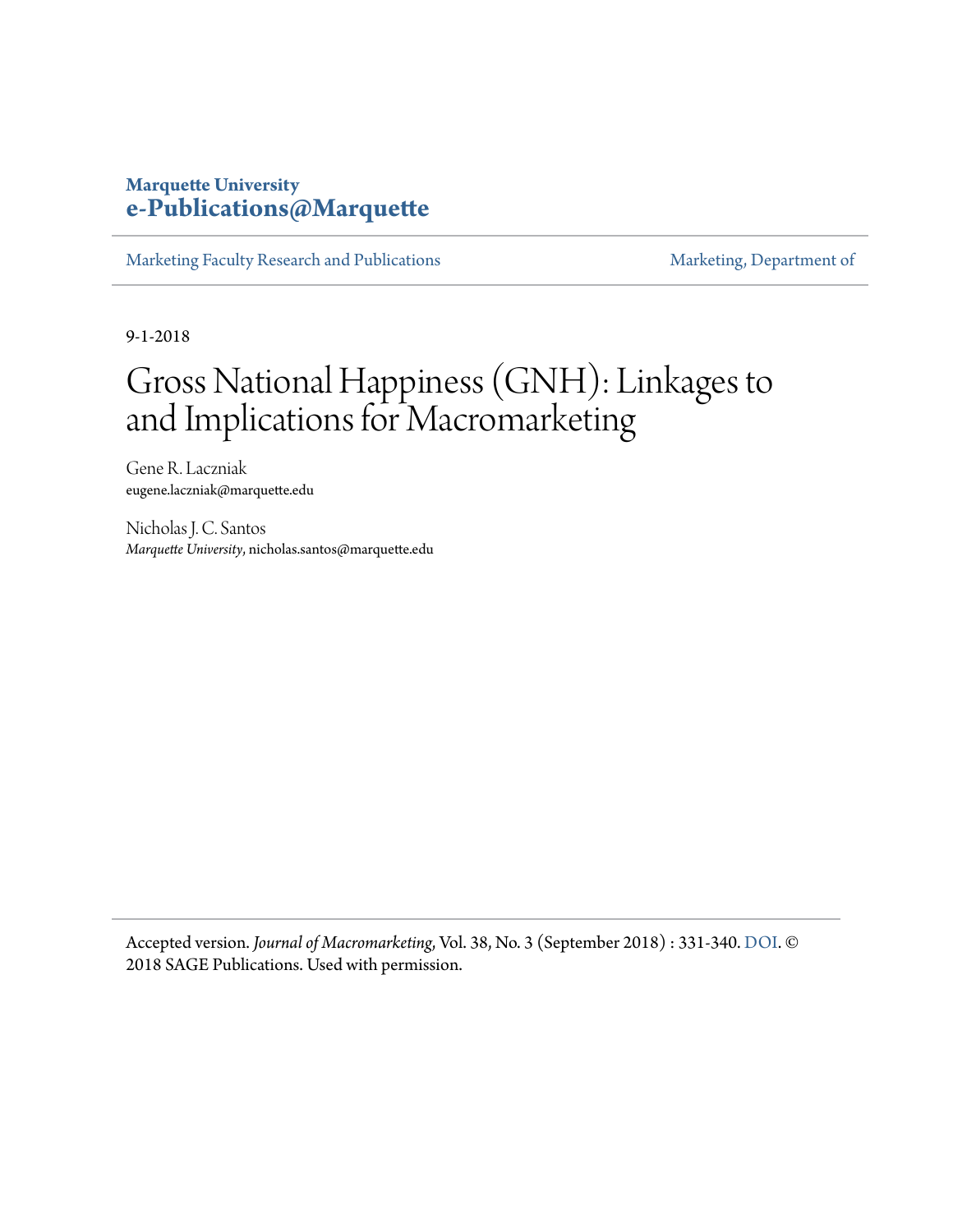**Marquette University**

### **e-Publications@Marquette**

#### *Marketing Faculty Research and Publications/College of Business*

*This paper is NOT THE PUBLISHED VERSION;* **but the author's final, peer-reviewed manuscript.** The published version may be accessed by following the link in the citation below.

*Journal of Macromarketing*, Vol. 38, No. 3 (September 2018) : 331-340. [DOI.](https://journals.sagepub.com/doi/10.1177/0276146718787600) This article is © SAGE Publications and permission has been granted for this version to appear in [e-Publications@Marquette.](http://epublications.marquette.edu/) SAGE Publications does not grant permission for this article to be further copied/distributed or hosted elsewhere without the express permission from SAGE Publications.

# Gross National Happiness (GNH): Linkages to and Implications for Macromarketing

Gene R. Laczniak: College of Business Marquette University, Milwaukee, WI

Nicholas J.C. Santos: College of Business Marquette University, Milwaukee, WI

#### Abstract

This theoretical commentary explores the concept of Gross National Happiness (GNH) and connects it with several central macromarketing concepts such as QoL, ethics, the common good, the purpose of market activity as well as the United Nations' Sustainable Development Goals. The paper portrays GNH as a normative concept that captures collective well-being; it categorizes GNH, at least from the standpoint of Western moral philosophy, as most closely aligned with classical utilitarianism, and it distinguishes GNH from QoL on the basis of its predominantly aspirational and subjective orientation. It asserts that GNH can be seen as one manifestation of the common good, and, in that manner can be perceived as a 'more ethical' conception of the purpose of business activity. Finally, it links GNH to promising areas of Macromarketing scholarship. One essential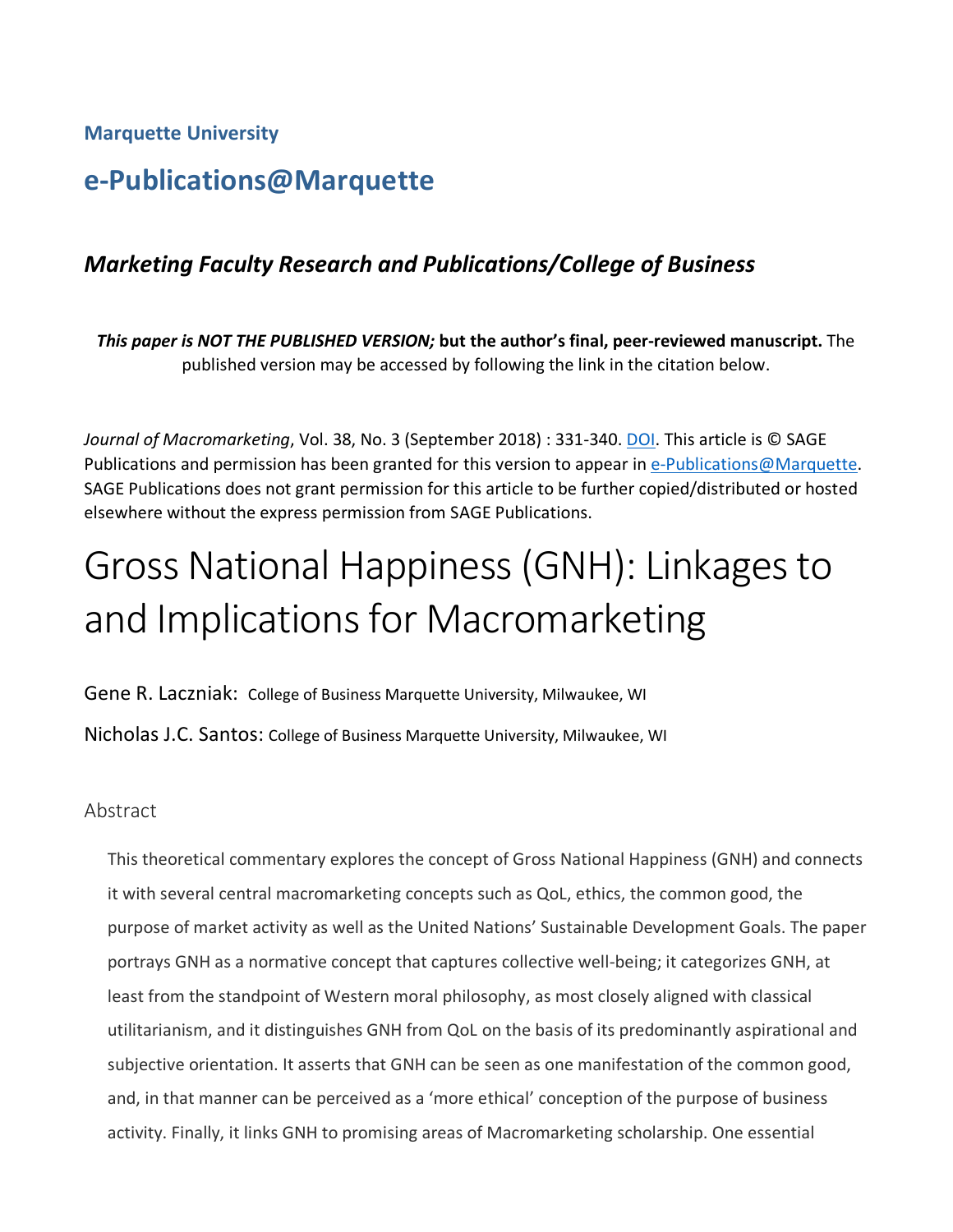contribution of this commentary is that it differentiates subjective community happiness from more objective measures of QoL familiar to macromarketing studies.

Keywords [Gross National Happiness,](https://journals.sagepub.com/keyword/Gross+National+Happiness) [Quality of life \(QoL\),](https://journals.sagepub.com/keyword/Quality+Of+Life+%5C%28qol%5C%29) [common good,](https://journals.sagepub.com/keyword/Common+Good) [marketing ethics,](https://journals.sagepub.com/keyword/Marketing+Ethics) [classical](https://journals.sagepub.com/keyword/Classical+Utilitarianism)  [utilitarianism,](https://journals.sagepub.com/keyword/Classical+Utilitarianism) [UN Sustainable Development Goals \(UN SDGs\)](https://journals.sagepub.com/keyword/UN+Sustainable+Development+Goals+%5C%28UN+Sdgs%5C%29)

#### Introduction

Is the pursuit of Gross National Happiness (GNH) a realistic goal for a society? If so, might GNH have incremental usefulness as a macromarketing variable to assess market outcomes? Is GNH merely a surrogate for Quality of Life? In this essay, we will explore these questions and others with a particular regard to macromarketing perspectives.

*Gross National Happiness* (GNH) is a phrase first coined in 1972 by Bhutan's fourth Dragon King, Jigme Singye Wangchuck, to reflect the collective happiness of his nation (Centre for Bhutan Studies [2017\)](https://journals.sagepub.com/doi/10.1177/0276146718787600). The concept had its roots in Bhutan's Eastern culture and can be seen as mirroring fundamental Buddhist spiritual values such as kindness, equality and humanity—essentials for a contented life. The construction of the term Gross National Happiness is intended as a direct contrast to the most typical Western measure of national well-being, *Gross Domestic Product* (GDP)—the aggregate economic value of goods and services produced. When first introduced in the early 1970s, many western analysts viewed the GNH concept as a wispy, idealistic aspiration, akin to the "Age of Aquarius" peace and love movement—a counterpoint to the unpopular Vietnam War [\(Tuchman 1985\)](https://journals.sagepub.com/doi/10.1177/0276146718787600). But as we shall document below, the idea of GNH has had remarkable staying power.

Importantly, this commentary is not about holding up Bhutan as a poster child for a nation that has been fully able to embrace and integrate the concept of GNH. In fact, when Tshering Tobgay was elected prime minister of Bhutan in 2013 he stated that the GNH concept in Bhutan was somewhat overused and masked problems of corruption and low standards of living [\(BBC 2013\)](https://journals.sagepub.com/doi/10.1177/0276146718787600). While Bhutan may have been the first formulator of GNH, its own record of societal development is mixed. Political freedom is growing there but religious freedom is restricted beyond Buddhism and Hinduism [\(Freedom House 2015\)](https://journals.sagepub.com/doi/10.1177/0276146718787600). At the same time, (using per capita Purchasing Power Parity), Bhutan is a world leader when it comes to educational expenditures for its citizens [\(Economist](https://journals.sagepub.com/doi/10.1177/0276146718787600)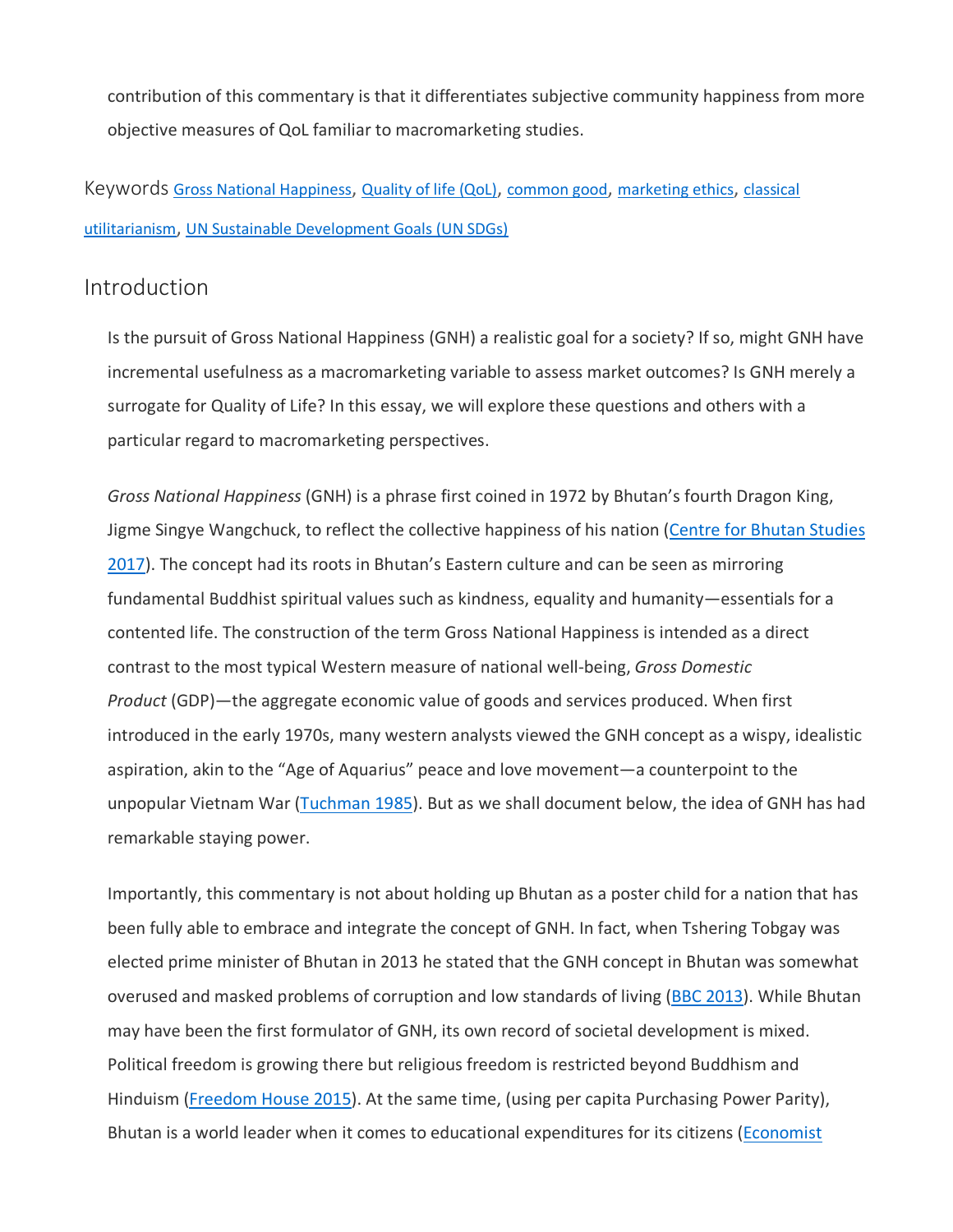[2018\)](https://journals.sagepub.com/doi/10.1177/0276146718787600). That noted, this commentary is not about Bhutan's political environment but about the helpfulness of GNH in general.

For purposes of this paper, and consistent with published definitions (see below), we build on the original Bhutanese conception [\(Centre for Bhutan Studies 2017\)](https://journals.sagepub.com/doi/10.1177/0276146718787600) and define GNH as "a philosophical approach to community development consisting mostly of subjective measures of community happiness based on multiple and broader conceptions of collective well-being other than economic GDP." This definition emphasizes overtly that GNH is a counterpoint to economics-focused GDP since GNH looks to measure "the spiritual and cultural growth of citizens" [\(Investopedia 2018\)](https://journals.sagepub.com/doi/10.1177/0276146718787600); it underscores the "psychological and physiological aspects of a country's happiness" that can only be fully captured with "a composite of qualitative and quantitative research" (Business Dictionary [2018\)](https://journals.sagepub.com/doi/10.1177/0276146718787600). Several additional nuances and implications of this fused definition of GNH will be explored below.

Over the decades, GNH as a social ideal has shown not only resiliency but has grown in popularity. For example, local governments in British Columbia (Canada) use it to partly measure the success of their programs [\(Chatterjee 2011\)](https://journals.sagepub.com/doi/10.1177/0276146718787600) and Thailand includes its evaluation as part of public policy [\(National News Bureau of Thailand 2016\)](https://journals.sagepub.com/doi/10.1177/0276146718787600). GNH is increasingly used to compare cities, states, retirement areas and even individual happiness [\(Stone 2017\)](https://journals.sagepub.com/doi/10.1177/0276146718787600). The popular press regularly runs articles about extracting happiness from health, travel or culinary experiences [\(Veenhoven 2008\)](https://journals.sagepub.com/doi/10.1177/0276146718787600).

Much of the GNH popularity is also vitalized by the dissatisfaction of some social scientists and policy experts about using only economic measures of country development such as GDP [\(Easterlin](https://journals.sagepub.com/doi/10.1177/0276146718787600)  [1974;](https://journals.sagepub.com/doi/10.1177/0276146718787600) [McElwee 2014\)](https://journals.sagepub.com/doi/10.1177/0276146718787600). Specifically, Gross Domestic Product does not account for the *type* of economic growth that is being added to the economy or for the equitable distribution of economic rewards. Since its creation, economists using the GDP concept have emphasized that GDP is a measure of economic *activity*, not economic or social well-being. Back as far as 1934, Simon Kuznets, the chief architect of the United States national accounting (GNP) system (and GDP), cautioned against equating GNP growth with economic or social well-being [\(Kuznets, Epstein and](https://journals.sagepub.com/doi/10.1177/0276146718787600)  [Jenks 1941\)](https://journals.sagepub.com/doi/10.1177/0276146718787600). Today for example, GDP *increases* when more citizens are incarcerated in newly built prisons, when more funds are allocated to deal with illicit drug or obesity epidemics, when armaments are produced for export or to protect citizens from growing domestic violence and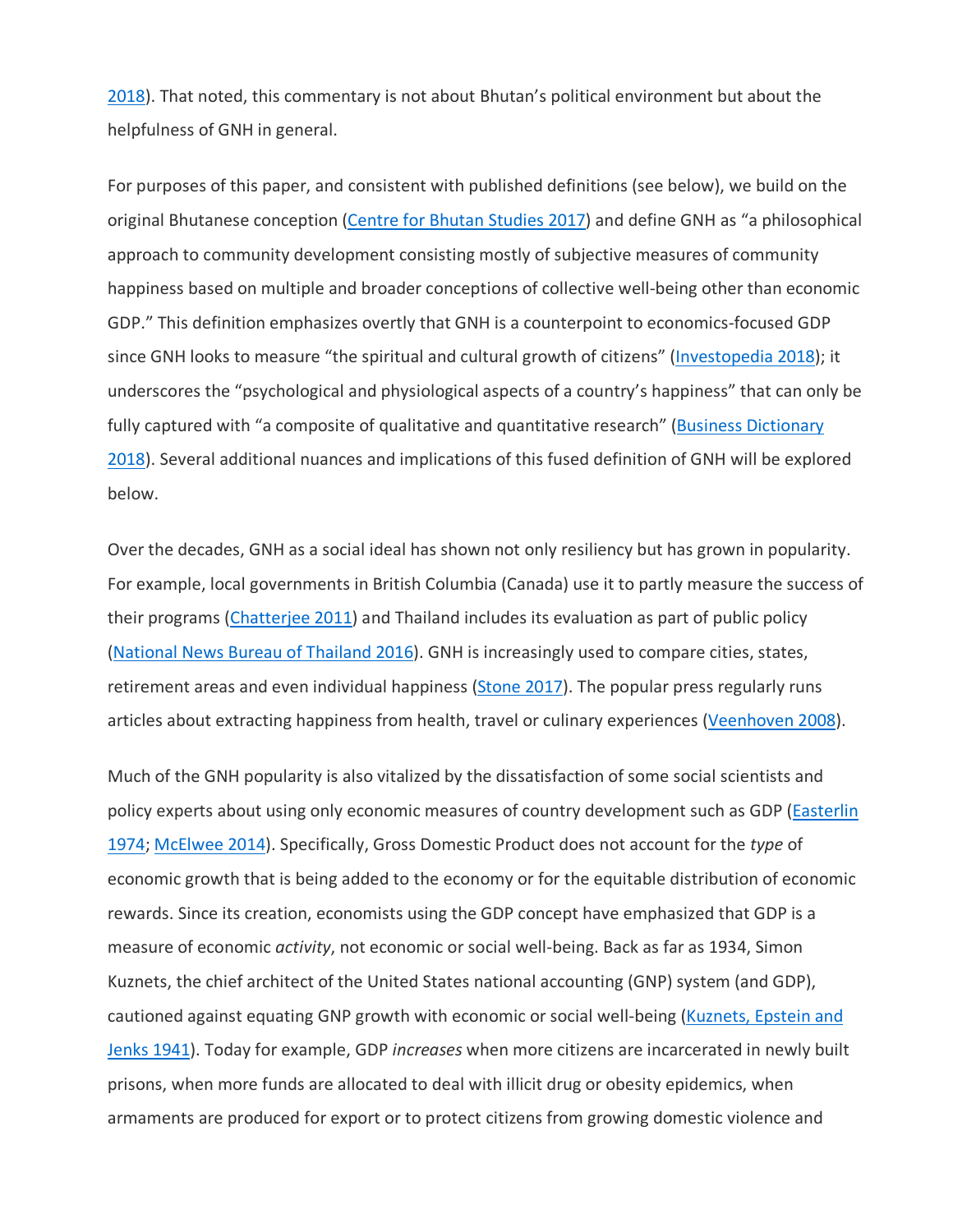terrorism. Furthermore, GDP says nothing about how the benefits of economic growth are distributed among the population.

Hence one might also ask: Do levels of purely economic outputs reflect a vigorous, healthful society? While economic expenditures may help stimulate the economy, most persons would agree that any sort of economic growth is probably not reflective of healthy societal development [\(Álvarez](https://journals.sagepub.com/doi/10.1177/0276146718787600)  [2016;](https://journals.sagepub.com/doi/10.1177/0276146718787600) [Douthwaite 1992\)](https://journals.sagepub.com/doi/10.1177/0276146718787600). Thus, Gross National Happiness was conceived as a broader measure of how an economy might alternatively be judged via guiding values and with nurturing effects upon the population. In July of 2011, with Resolution 65/309, the UN General Assembly placed the notion of "happiness" on its global development agenda [\(Ryback 2012\)](https://journals.sagepub.com/doi/10.1177/0276146718787600), a distinct indicator that the GNH concept is being taken seriously. In 2012, the UN published its first annual "World Happiness Report" [\(Economist 2017\)](https://journals.sagepub.com/doi/10.1177/0276146718787600). Since 2013, the United Nations has celebrated the International Day of Happiness every March 20th. In March 2017, the fifth World Happiness Report was published by the Sustainable Development Solutions Network indicating that "increasingly, happiness is considered to be the proper measure of social progress and the goal of public policy" [\(Helliwell, Layard, and](https://journals.sagepub.com/doi/10.1177/0276146718787600)  [Sachs 2017\)](https://journals.sagepub.com/doi/10.1177/0276146718787600). One Bhutanese official advocated applying GNH to all commercial endeavors since the ultimate role of business organizations is to nurture happiness and mutual societal progress; profit is merely their reward for doing so [\(Wangchuck 2016\)](https://journals.sagepub.com/doi/10.1177/0276146718787600).

Having briefly established the general concept of GNH, the main purpose of this paper is to further connect the idea of Gross National Happiness to the domain of Macromarketing. Again, the rationale of this paper is not to debate whether GNH has been properly implemented in its country of origin (Bhutan), but rather to examine whether GNH holds insight for macromarketers as a variable for assessing the dynamics between market outcomes and society. In particular, the linkages of GNH to macromarketing's normative realm (i.e., Quality of Life, ethical business philosophy and 'the common good' in market systems/sectors) as well as the concepts of 'effective' markets and 'purposeful' business are explored. In addition, several implications for future macromarketing research are briefly sketched out. Because changes in societal happiness are a likely outcome of market and marketing actions, it is essential for macromarketers to more systematically explore the association between market activities and GNH. As other academic disciplines, such as social welfare economics and psychology, increasingly investigate the feasibility of GNH as a useful policy and political approach [\(DiTulla and MacCulloch 2008;](https://journals.sagepub.com/doi/10.1177/0276146718787600) [Ura 2005\)](https://journals.sagepub.com/doi/10.1177/0276146718787600), exploring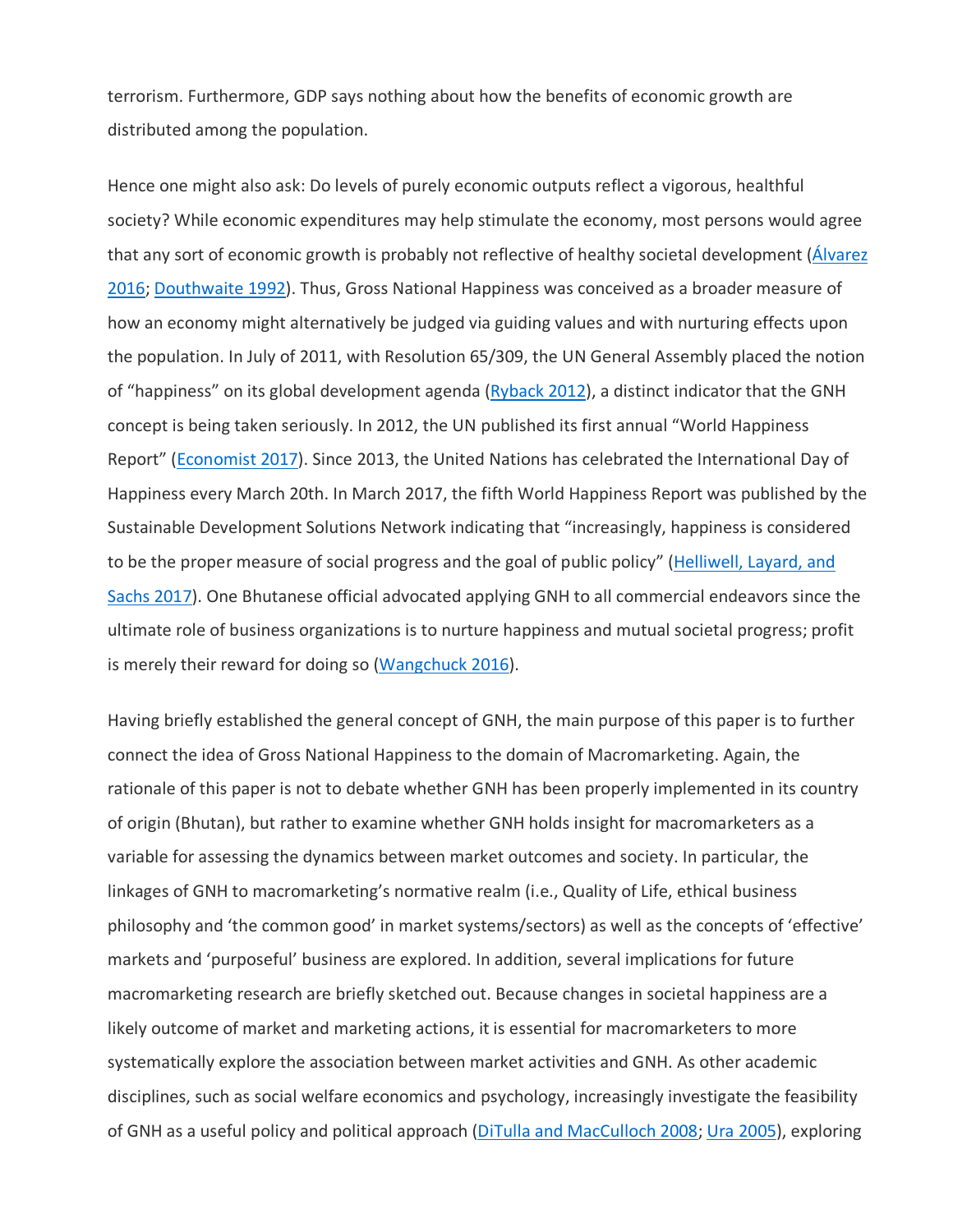these connections will better help macromarketers engage with other fields (and their unique literatures) and enrich its own research. We begin our discussion by exploring the linkage of GNH with key areas of macromarketing thinking and theory, including Quality of Life (QoL) research.

#### GNH Macro Connection #1: Ethics and Justice

Ethical considerations have a long tradition in macromarketing because making an assessment about the *outcomes* of markets and marketing activities upon society is a core part of the macromarketing domain [\(Laczniak and Murphy 2006\)](https://journals.sagepub.com/doi/10.1177/0276146718787600). Those familiar with moral philosophy will immediately realize that GNH, embracing "happiness" as its central concept, has linkages to a deep and rich tradition of applied ethics. This connection specifically is reflected in the prominent moral philosophy of *utilitarianism*, where "happiness"—often characterized as "well-being" or "social welfare"—plays a vital role [\(Shaw 1999\)](https://journals.sagepub.com/doi/10.1177/0276146718787600).

A main idea of the utilitarian tradition is that choices being considered in the present must be evaluated in terms of the future consequences they will have on the collective happiness of individuals. [Bentham \(1789\),](https://journals.sagepub.com/doi/10.1177/0276146718787600) who conceived of happiness as maximizing aggregate pleasure, famously promoted "the greatest good for the greatest number." [Mill \(1863\)](https://journals.sagepub.com/doi/10.1177/0276146718787600) substantially refined the utilitarian approach making clear that the sort of happiness to be maximized was *not* individual hedonistic pleasure but rather the elevated "good" of individuals in the context of a healthy society. [Sidgwick \(1874\)](https://journals.sagepub.com/doi/10.1177/0276146718787600) added nuance to the ethical obligations of utilitarianism indicating that it might be helpfully applied to existing social problems. In this context, Sidgwick suggested that maximizing utility has to do with selecting policies where the welfare of all individuals (typically in a distinct community or society) will be most enhanced. Again, classical utilitarian thinking is not mainly about individual self-interest, since in the standard utilitarian model, no one person is perceived to be more important than another. It is imperative to note that such classical utilitarianism, which focuses on how "the good" adds to happiness of all, is different from the *financial* utilitarianism used by many corporations, which perceives profit as the ultimate reward (i.e., happiness) and considers mainly the financial benefits of one set of parties- owner/shareholders [\(Economist 2009\)](https://journals.sagepub.com/doi/10.1177/0276146718787600).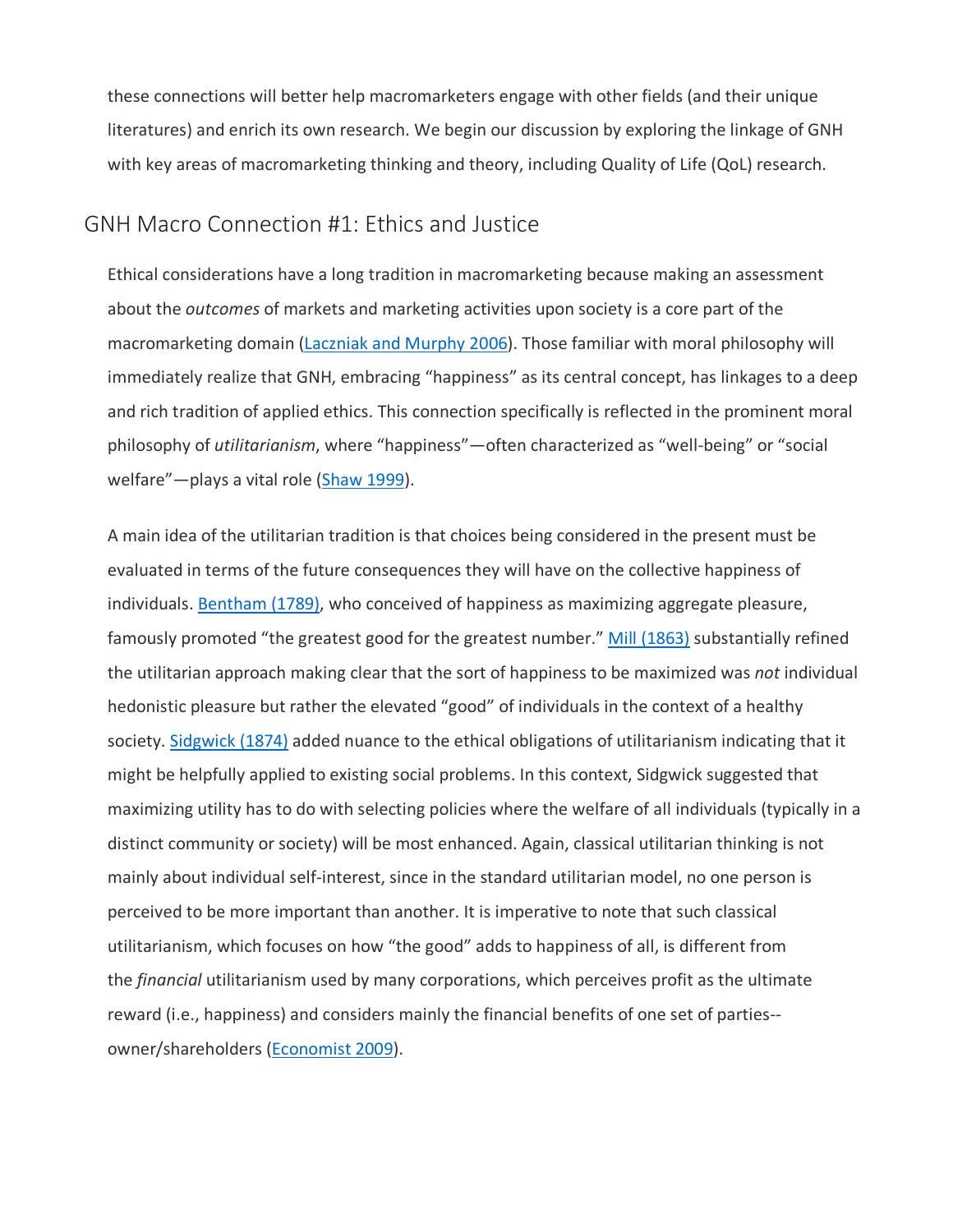The ability to connect classical utilitarian thinking to Gross National Happiness is important for several reasons, each of which adds to the theoretical salience of the GNH concept. First, like utilitarianism, GNH is a *normative* concept. Classical utilitarianism presses a moral case for promoting the maximization of aggregate welfare of *all* persons. GNH similarly asserts that the wellbeing of society, including but not limited to its economic activities, is far more critical than only the financial price of products and services being produced (i.e., GDP). Second, like utilitarianism, GNH makes a case that there are *societal* values that contribute to the common happiness of each individual; for example, it can be argued that it is in the common interest of all to have a clean environment, a good healthcare system, an excellent education structure, protection from physical and natural threats as well as working institutions that guarantee individual rights. None of these considerations are necessarily reflected in the economic measures of Gross Domestic Product. (More will be said about the factors that *might* constitute GNH in the sections below). Third, like utilitarianism, GNH is forward looking in that, by focusing on happiness outcomes, the GNH approach implies that choices made in the present will have future consequences for the well-being of many. Thus, what is important about GNH as a construct is that it begins to flesh out the tricky terrain of what constitutes the *common good*. Put differently, if Macromarketing is supposed to explore the relationship of markets/marketing upon society, some measurable standard of societal "good" or the common good as a desired outcome of economic activities is required. GNH is one such measure and, potentially, an insightful one. Its linkage to utilitarianism makes clear that the many costs and benefits of complex social environments will need to be evaluated in order to reason to what makes up the common good and authentic human happiness.

#### GNH Macro Connection #2: The Common Good

The above discussion begs the question of 'what constitutes the common good?' It is certainly true that different persons (and diverse cultures) view what should comprise the social "good" quite dissimilarly. From the standpoint of communitarian ethics, and no doubt inspired by Aristotle, [Etzioni \(1993;](https://journals.sagepub.com/doi/10.1177/0276146718787600) [2004\)](https://journals.sagepub.com/doi/10.1177/0276146718787600) and others portray the common good as the totality of social conditions that allow people living in community to fully develop their potential. As noted above, with respect to "happiness" as a higher (not hedonistic) pleasure, many dimensions of the common good involve the beneficial social conditions that should be available to *all* persons. One set of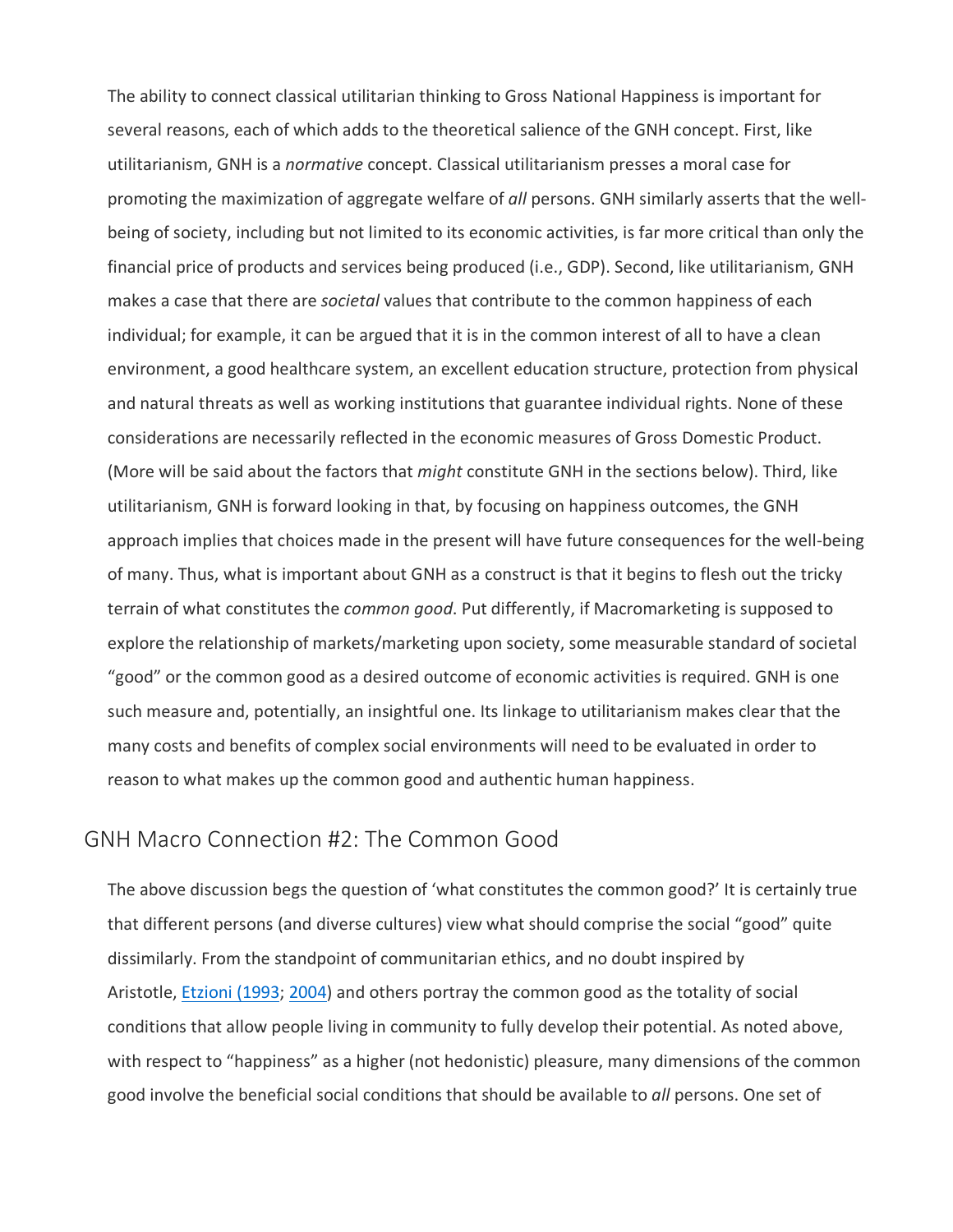authors, channeling the superb multi-cultural thinking of [Amartya Sen \(2009\),](https://journals.sagepub.com/doi/10.1177/0276146718787600) elaborated upon the common good as follows:

"The core idea is that common goods involve all those *capabilities* that enable human beings to fully participate in their individual and communal development. Thus, in addition to basic freedoms—life, liberty and the pursuit of happiness, critical essentials from a USA perspective—certain other collective capabilities are also necessary. *Safety* is a most obvious capability as citizens need to be protected from unfair interferences from others. Such protections would involve institutional controls that would mitigate the damages that might stem from violence, environmental catastrophes or arbitrary detention by the more powerful. The protection of personal property from unfair seizures is yet another enshrined safety right. However, consistent with the *[United Nations](https://journals.sagepub.com/doi/10.1177/0276146718787600)  [Declaration of Universal Rights](https://journals.sagepub.com/doi/10.1177/0276146718787600)* (1948), other important capabilities also quite likely include access to [affordable] *education*, basic *healthcare* and *job opportunity*. To be sure, persons cannot pursue their dreams without at least a modicum of education; individuals cannot earn a living if they are sick and have no ability to seek medical attention; most people cannot flourish without access to gainful employment even when they are willing and able to work [\(Laczniak and Murphy 2014,](https://journals.sagepub.com/doi/10.1177/0276146718787600) 80)."

Thus, the *common good principle* flows from the view that persons most typically live in communities and therefore, conditions and institutions that shape their fundamental happiness should also contribute to the commonweal [\(Laczniak, Klein and Murphy 2014\)](https://journals.sagepub.com/doi/10.1177/0276146718787600). At minimum, GNH seems a parallel concept connected with the co-creation of the common good. [Wangchuck \(2016,](https://journals.sagepub.com/doi/10.1177/0276146718787600) p.2) puts it thusly: "[H]appiness can only prosper if…the society as a whole strives to create the right social conditions; and if, happiness skills such as mindfulness, altruism, compassion and contentment are highly valued…" Such human happiness, reflected in the common good, appears to be a universal concept that applies to all cultures.

#### GNH Macro Connection #3: Quality of Life (QoL)

To those familiar with the history of macromarketing thought, Quality of Life (QoL) is probably the variable that overlaps most with GNH. Many macromarketers who hear the term Gross National Happiness might reflexively conclude that it must be a synonym for Quality of Life. And they may be on the right track. QoL, like GNH, is a compound, complex variable that has been measured in different ways by different researchers; it often includes both objective and subjective dimensions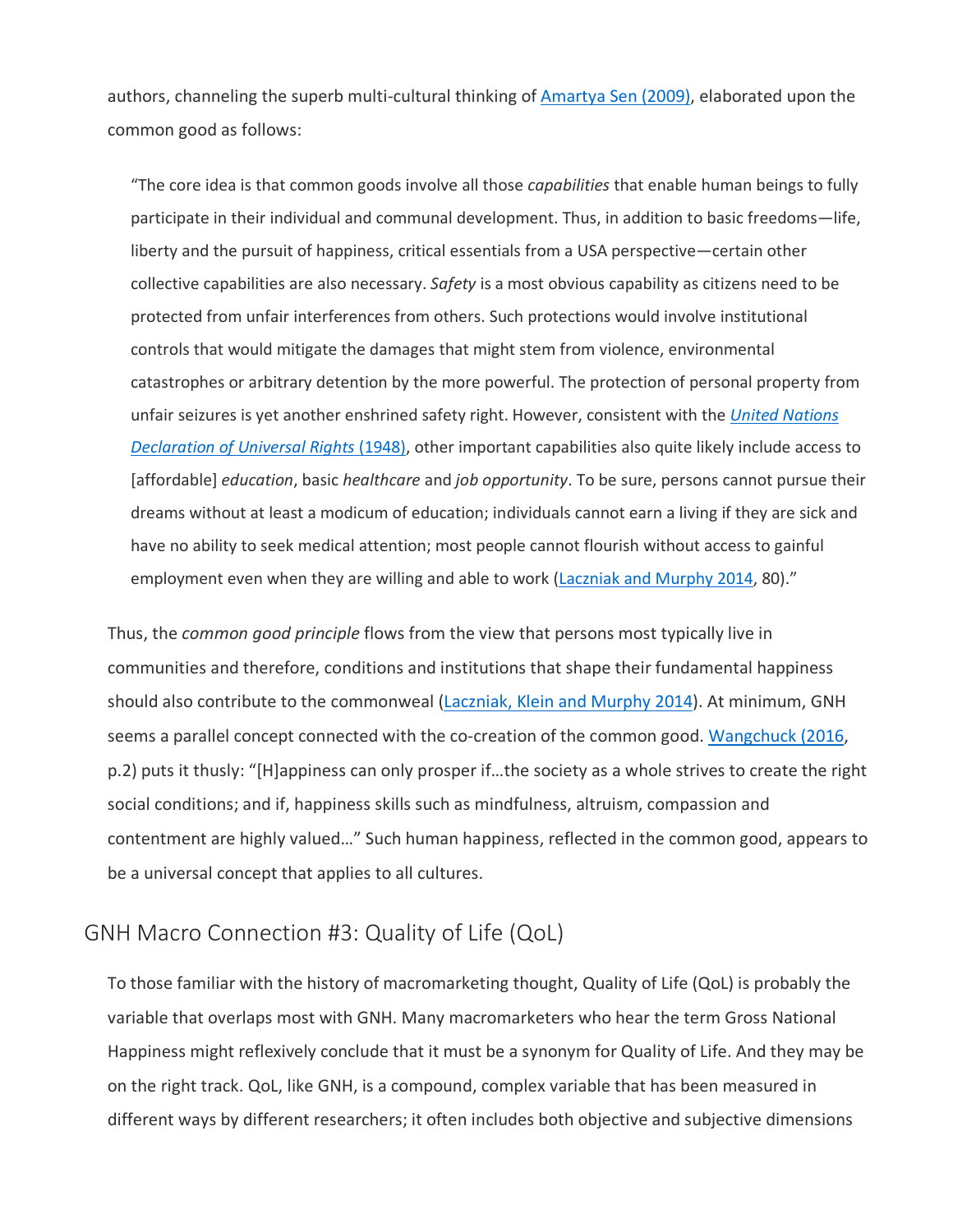[\(Mittlestaedt, Kilbourne, Mittlestaedt 2006\)](https://journals.sagepub.com/doi/10.1177/0276146718787600). For example, [Costanza et al. \(2007\)](https://journals.sagepub.com/doi/10.1177/0276146718787600) provide an integrative definition of Quality of Life (QoL) that considers both objective and subjective indicators: "QOL is the extent to which *objective* human needs are fulfilled in relation to personal or group perceptions of *subjective* well-being" (p. 269). Human needs are basic requirements for subsistence, reproduction, security, etc. while subjective well-being is concerned about happiness, life satisfaction, utility, or welfare. Adding to the confusion, at times, subjective well-being (SWB) as well as QoL both get directly equated with happiness (see [Sirgy 2002,](https://journals.sagepub.com/doi/10.1177/0276146718787600) pp. xii-xiii).

To be unambiguous, QoL has been a staple of macromarketing research from its beginnings, and it has been most often used as a surrogate variable to assess macro market *outcomes* (cf. [Peterson](https://journals.sagepub.com/doi/10.1177/0276146718787600) [and Malhotra 1997\)](https://journals.sagepub.com/doi/10.1177/0276146718787600). The majority of macromarketing scholars, because of their 'market results' orientations and extensive experience with QoL research, would understandably argue that Gross National Happiness is best positioned as a subset of QoL studies. [Peterson \(2013,](https://journals.sagepub.com/doi/10.1177/0276146718787600) p.179) recognizes this duality in QoL by discussing (a) its economic and political dimensions, which tend to be captured by quantitative social indicators (e.g., economic outputs, crime rates) but also, (b) its subjective well-being (SWB). In this case, the subjective aspects of the QoL are relevant because individuals intuitively assess assorted, and harder to measure, dimensions of well-being (e.g., cultural richness, educational options) they *perceive* to be important to their life satisfaction. The collective of these assorted subjective dimensions could well be impactful on their Gross National Happiness (GNH).

But clearly there also appear to be substantive differences between GNH and QoL. Veenhoven (2001) argues that "Quality of life" and "Happiness" are not the same. In fact, [Veenhoven](https://journals.sagepub.com/doi/10.1177/0276146718787600)  [\(2000,](https://journals.sagepub.com/doi/10.1177/0276146718787600) [2014\)](https://journals.sagepub.com/doi/10.1177/0276146718787600) holds that happiness is the most comprehensive measure of quality of life available. Implicitly, and consistent with the discussion of philosophical utilitarianism above, Veenhoven could be interpreted as making the opposite case from many macromarketers, who would probably opine that QoL subsumes GNH. This point made, there is obviously some on-going confusion and debate about the difference between "Gross National Happiness" and "Quality of Life." For instance, a NPR podcast on June 9, 2010 with [Lisa Napoli \(2010\)](https://journals.sagepub.com/doi/10.1177/0276146718787600) was titled, "Gross National Happiness Measures Quality of Life". So, one is left with the reasonable question: Is GNH or QoL the larger, more encompassing concept?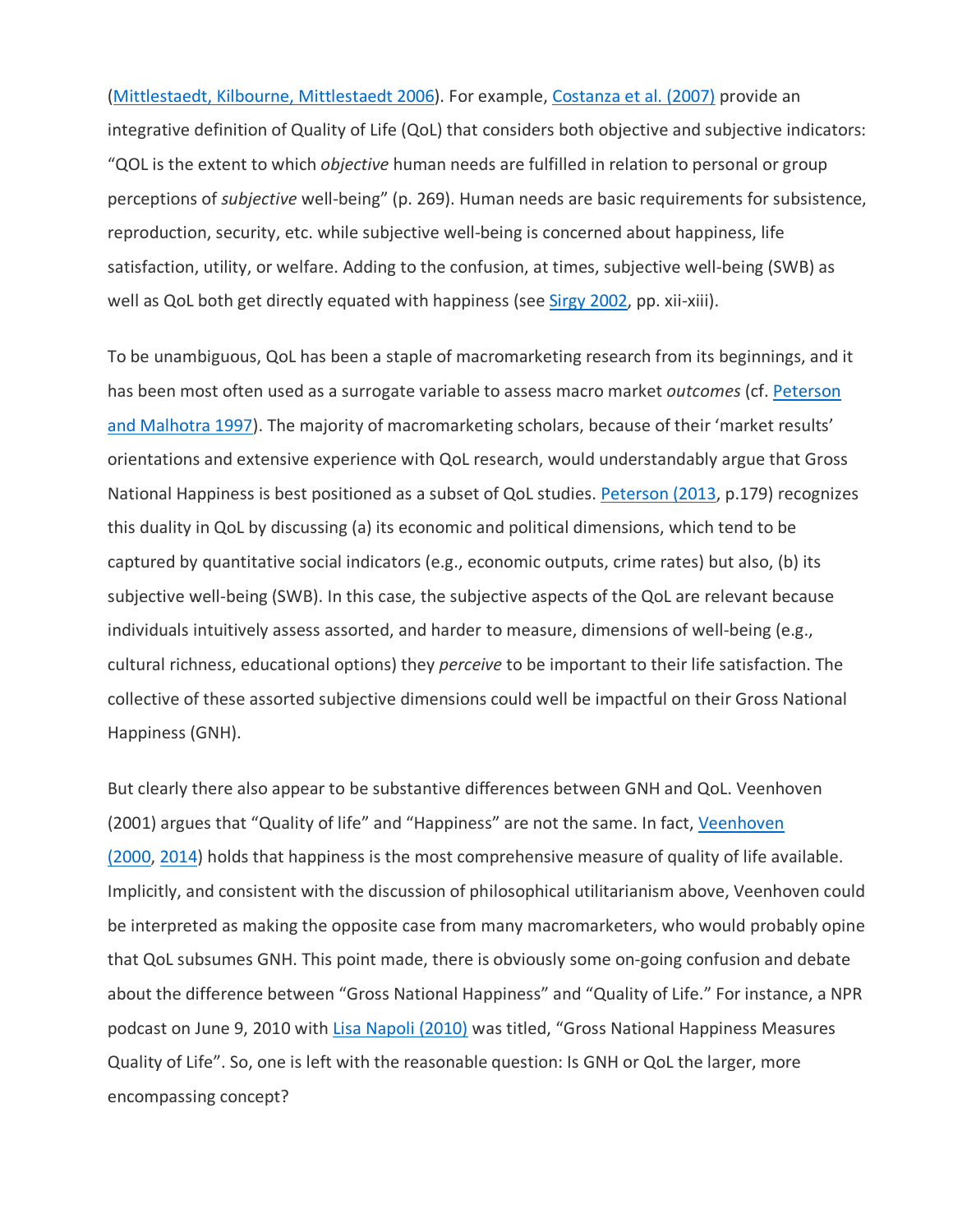If one considers the assorted components of GNH, one can see that they are quite comprehensive. According to the [Centre for Bhutan Studies \(2017\),](https://journals.sagepub.com/doi/10.1177/0276146718787600) GNH is made up of four pillars and nine domains. The four pillars (i.e., ideals) are:

- 1. Good Governance
- 2. Sustainable Socio-Economic Development
- 3. Preservation and Promotion of Culture
- 4. Environmental Conservation

Its nine domains—essentially areas that vitalize a GNH approach--involve: living standards, education, health, environment, community vitality, time-use, psychological well-being, good governance and cultural resilience. Leaving aside the contradiction that good governance appears on both lists (perhaps good governance breeds more good governance?), this GNH perspective seems to attach relatively *subjective* "pillars" with the more *objective* (i.e., measurable) gauges of happiness included in the "domains" listing. An examination of the GNH Index [\(Ura et al. 2012\)](https://journals.sagepub.com/doi/10.1177/0276146718787600), postulated to help measure GNH, in fact reveals that the domains of GNH are measured via a catalog of items similar to quantitative QoL indices. This suggests that, akin to [Peterson's](https://journals.sagepub.com/doi/10.1177/0276146718787600)  [\(2013\)](https://journals.sagepub.com/doi/10.1177/0276146718787600) articulated duality regarding QoL, establishing subjective GNH can be informed by objective measures (e.g. high living standards and affordable healthcare) that also likely contribute to subjective aggregate happiness.

In addition, assorted QoL derivations also involve variables with a range of challenges if they are to be objectively quantified. The Quality of Life Scale (QoLS) originally developed by psychologist John Flanagan and then tested, validated and modified by [Burckhardt and Anderson \(2003\)](https://journals.sagepub.com/doi/10.1177/0276146718787600) measures five conceptual domains of Quality of Life (below).

- A. Material and physical well-being
- B. Relationships with other people
- C. Social, community and civic activities
- D. Personal development and fulfillment
- E. Recreation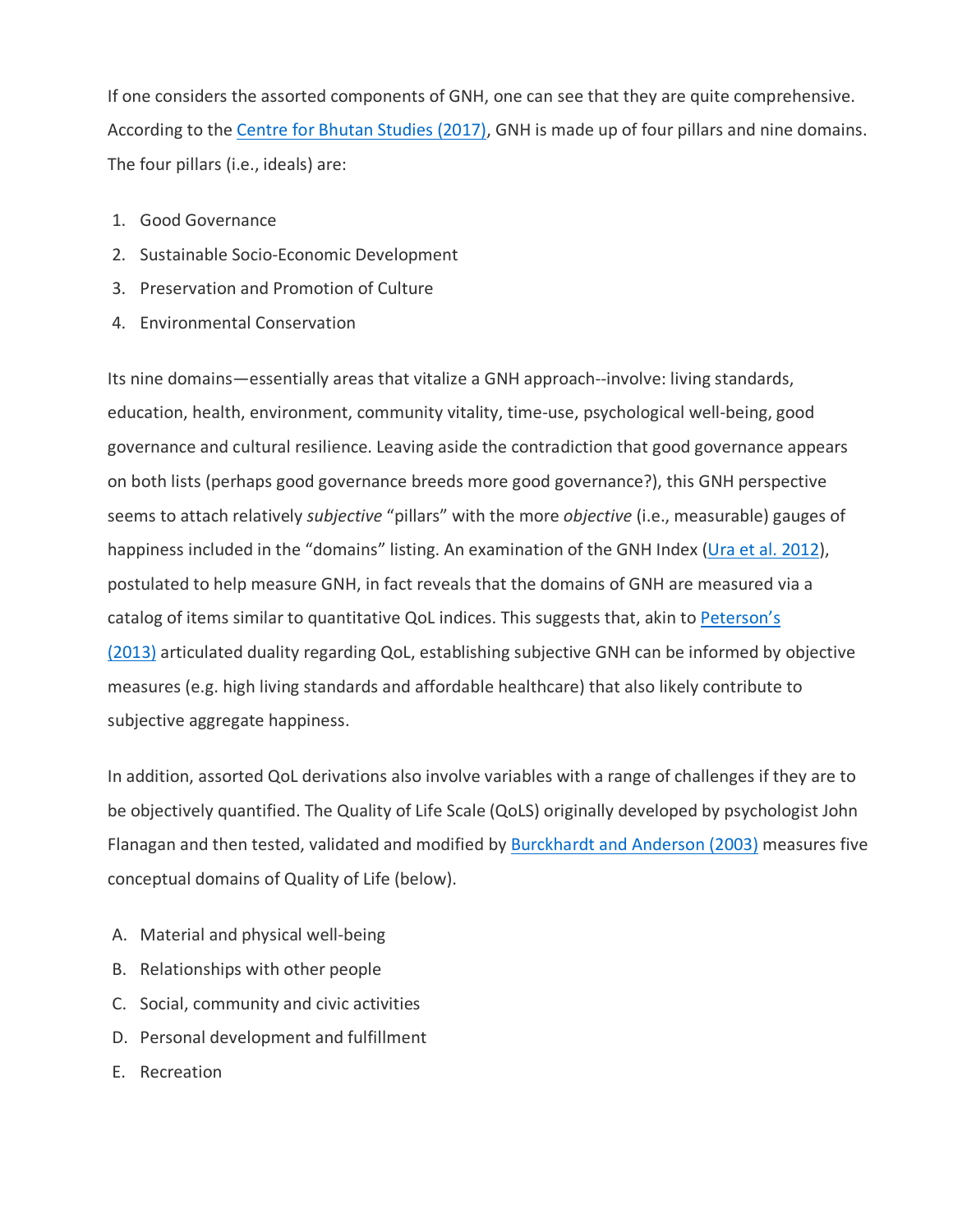Note that the likely operationalization of items B and D is quite subjective because "personal relationships" and "personal development" are highly idiosyncratic and relative.

[Sirgy \(2011\),](https://journals.sagepub.com/doi/10.1177/0276146718787600) a long-time macromarketing scholar and QoL expert, describes six major theoretical concepts underlying most QoL indicators. These concepts, similar but not the same as Burckhardt and Anderson's (2003), are: (a) socio-economic development, (b) personal utility, (c) just society, (d) human development, (e) sustainability, and (f) functioning.

In providing these lists of complex elements, which may or may not be subsumed by QoL and/or GNH definitions, we recognize that we might have *added* rather than reduced the confusion surrounding the parameters of these two concepts (GNH and QoL) of social well-being. But our main intention is not to wade into the knotty problem of properly constructing and measuring comprehensive social outcomes indices. Instead, the limited conclusions that seem apparent from our brief discussion of measurement are (a) that QoL, like GNH, is hardly a unique macromarketing or even a mostly economic variable but one that has had many different research manifestations and, (b) both these concepts (QoL and GNH) sometimes have subjective and objective dimensions.

QoL investigations, without doubt, have been a mainstay of social science investigations for many decades [\(Sirgy et al. 2006\)](https://journals.sagepub.com/doi/10.1177/0276146718787600). Macromarketers understandably became interested in QoL in order to explore how assorted marketing systems for product/service acquisition, consumption and distribution might positively/negatively influence customers' life satisfaction [\(Lee et al. 2002\)](https://journals.sagepub.com/doi/10.1177/0276146718787600). A basic macromarketing precept is that well-functioning, often market driven, provisioning systems can be extremely important to a nation's well-being [\(Shultz 2015\)](https://journals.sagepub.com/doi/10.1177/0276146718787600). However, macromarketing investigations also soon established that QoL, even in a marketing context, had complex (and sometimes unexpected) social facets that extended far outside of economic well-being. Even factors such as non-consumption, delayed gratification, 'small is better' milieus and the rationed use of resources also can contribute to the QoL [\(Kilbourne, McDonagh and Prothero 1997\)](https://journals.sagepub.com/doi/10.1177/0276146718787600). [Shultz](https://journals.sagepub.com/doi/10.1177/0276146718787600)  [\(2016\)](https://journals.sagepub.com/doi/10.1177/0276146718787600) makes a case that community well-being cannot be easily separated from the notion of healthy market system development and that they must be addressed in tandem, even as they remain distinct concepts.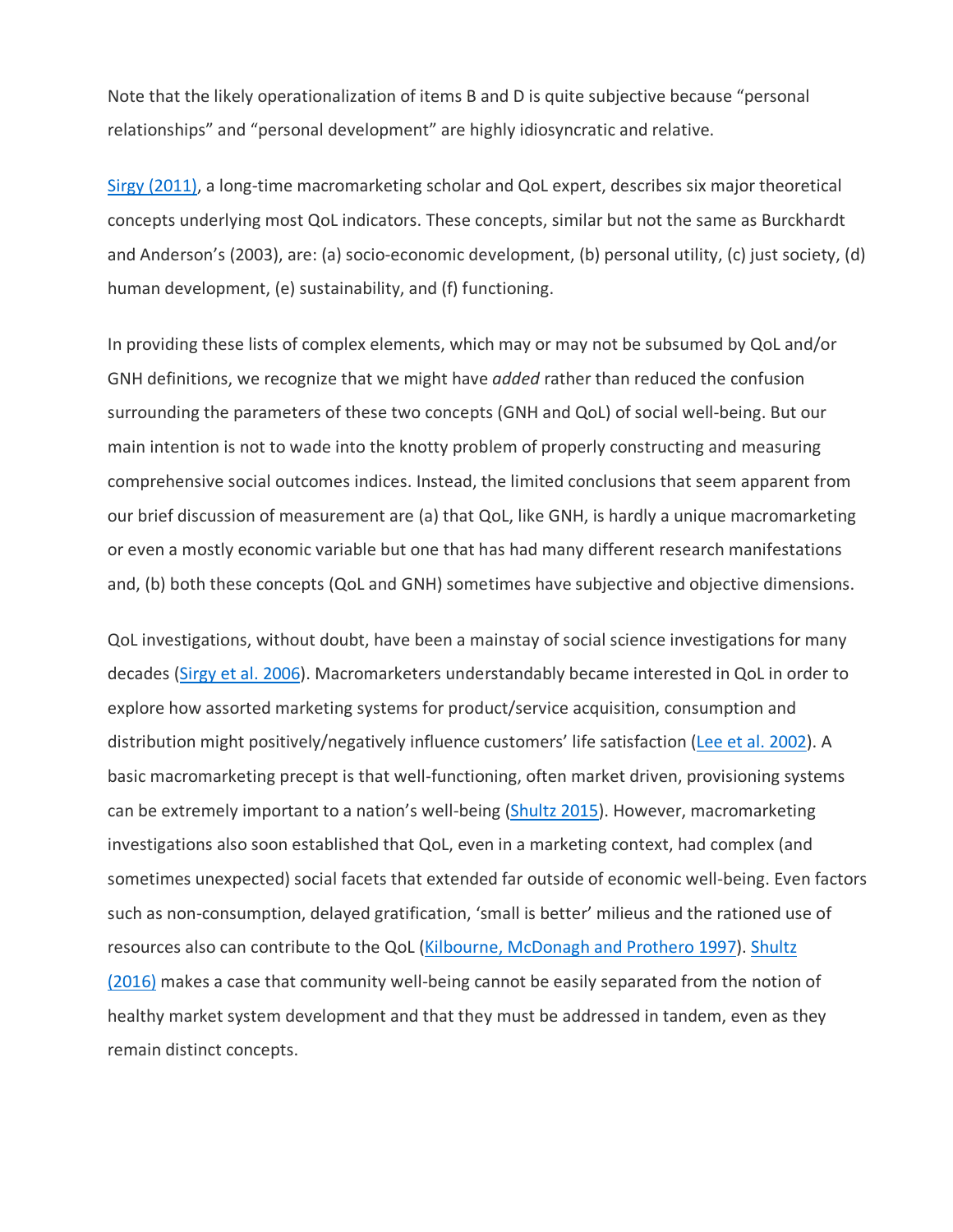It is regarding this last point—i.e., the nature of economic development outcomes---where the QoL/GNH overlap can be seen as most pronounced. As GNH has evolved in Bhutan, its expression has increasingly included specifications that reflect diverse dimensions of QoL, but always in a *community* (of Bhutan) context—i.e., a healthy environment, gainful employment and cultural preservation, among other factors. This societal orientation is consistent with the observations of macromarketers [Dixon and Polyakov \(1997,](https://journals.sagepub.com/doi/10.1177/0276146718787600) p. 52) who wrote: "The quality of one's life depends not only on one's material well-being but also on that of others" (quoted in [Layton and Grossbart 2006\)](https://journals.sagepub.com/doi/10.1177/0276146718787600). That said, there also seems a notable difference in the motivation behind QoL and GNH. In the case of QoL, it is typically used as a *comparative* measure of how different social programs and factors, especially markets, impact the satisfaction *outcomes* of nations, communities and individuals [\(Peterson 2006\)](https://journals.sagepub.com/doi/10.1177/0276146718787600). Put another way, QoL is often utilized by macromarketers as a dependent variable—an outcome to be examined that flows from a particular set of market-related activities. In the case of GNH, the major driver of GNH orientation is more idealistic and aspirational, at least in the sense that GNH is seen as an alternative model to a growth-driven economic ideology. In other words, GNH is *less* perceived as a dependent variable (although it is used as one in many studies!) than as an aspirational ideal that may be motivating market system purposes rather than being a residual product of it. To this last point, market system and enterprise purpose, we now briefly turn our attention.

#### GNH Macro Connection #4: The Purpose of Business and Markets

For the Bhutanese, the intended purpose of GNH is to redirect the usual purpose of business away from merely increased economic growth. Instead, economic well-being remains in the outcome mix but only as part of other social, political, security and ecological dimensions. True happiness, in the Buddhist tradition, arises "from a balanced pursuit and fulfillment of the dual needs of body and soul" and it has "little to do with the ephemeral, sensory pleasures caused by external stimuli or occurrences" [\(Wangchuck 2016,](https://journals.sagepub.com/doi/10.1177/0276146718787600) p.2). Tschering Tobgay, the current Prime Minister of Bhutan, puts it this way: "GNH promotes society's happiness through a balanced, sustainable inclusive and equitable development model" [\(Economist 2017\)](https://journals.sagepub.com/doi/10.1177/0276146718787600). Thus, the purpose of business, according to GNH thinking, is to nurture societal happiness. GNH, broadly understood, involves economic development that is socially and ecologically sustainable while also preserving and promoting (Bhutanese) cultural values. With the GNH approach, a macro purpose of markets can be seen as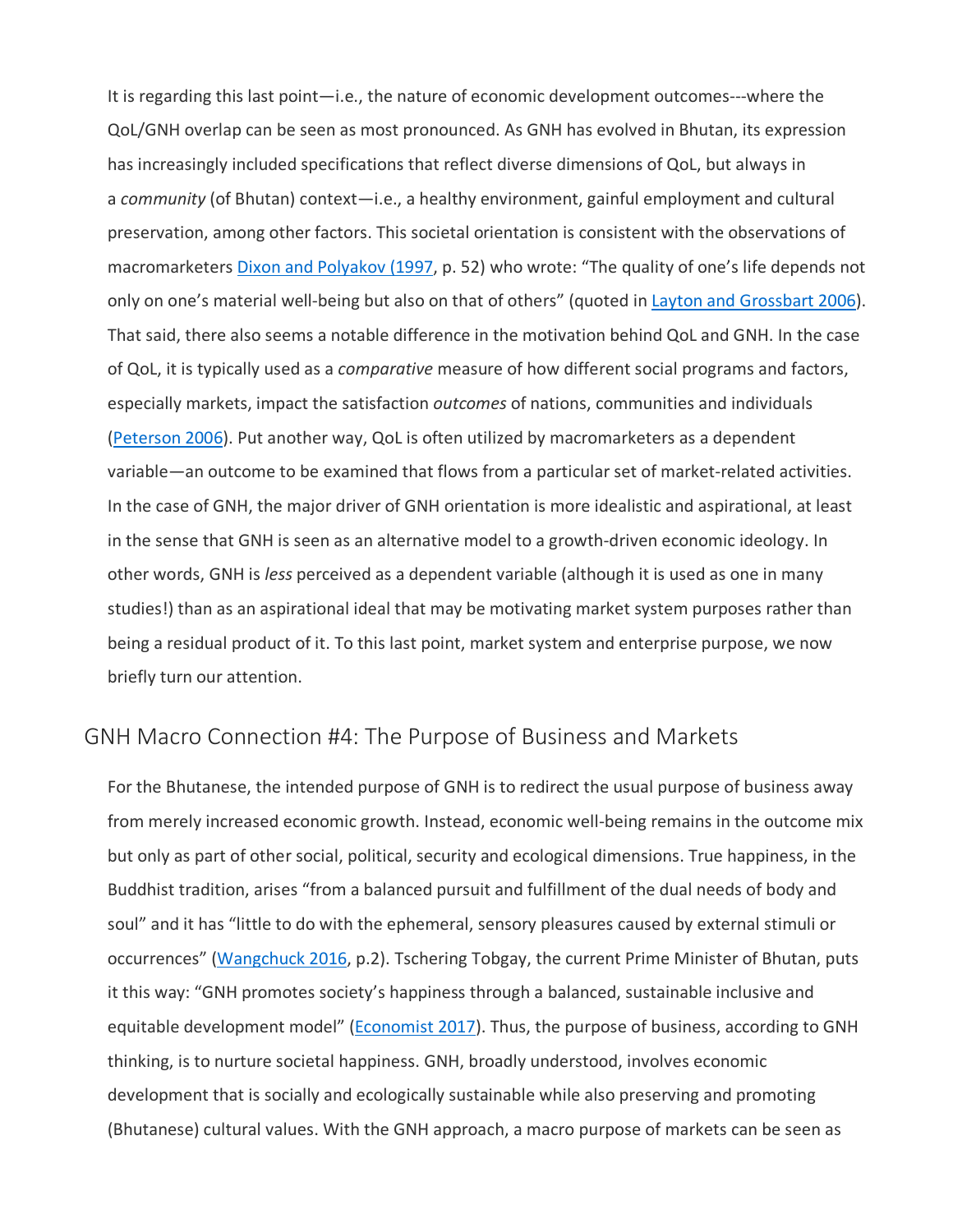focused on providing for the common good (see point #2 above). The common good in turn, as we are reminded in our above discussion of Sen's capabilities (2009), is conceived as creating a setting where each individual can find their own happiness [\(Safi 2013\)](https://journals.sagepub.com/doi/10.1177/0276146718787600) but in a shared community spirit and as part of a cooperative endeavor.

As noted above, a major inspiration for GNH as connected to the common good comes from Buddhist spirituality. However, other traditions of religious values make a similar case. *Catholic Social Tradition (CST)*, because of its widely applicable ethical principles to business situations, has had a prominent place in macromarketing analysis [\(Dann and Dann 2016;](https://journals.sagepub.com/doi/10.1177/0276146718787600) [Klein and Laczniak 2009;](https://journals.sagepub.com/doi/10.1177/0276146718787600) Laczniak and Santos 2011). Here is one key passage, drawing directly from CST writing, which links the aggregate purpose of business activities with the common good along with a broader, more macro perspective of markets (quoted in: [Laczniak et al.](https://journals.sagepub.com/doi/10.1177/0276146718787600) 2014, p. 110):

"Economic activity cannot solve all social problems through the simple application of commercial logic. This needs to be directed towards the pursuit of the common good, for which the political community in particular must take responsibility. [CST]…has always held that economic action is not to be regarded as something opposed to society. [Because] In and of itself, the market is not and must not become, a place where the strong subdue the weak" (*Caritas in Veritate* 2009, at 36).

This passage from *Caritas in Veritate* suggests that human outcomes and community perceptions should supersede the economic results implied by GDP measures. In direct contrast to this view, a skeptical corporate rebuttal of this position might opine that the purpose of business is *not* to optimize the common good but rather to maximize stockholder value [\(Friedman 1962\)](https://journals.sagepub.com/doi/10.1177/0276146718787600). Certainly, shareholder primacy is a central part of extant business ideology, especially in the USA [\(Bagha and](https://journals.sagepub.com/doi/10.1177/0276146718787600)  [Laczniak 2015\)](https://journals.sagepub.com/doi/10.1177/0276146718787600). But skepticism about measuring the economy based solely upon the value of products and services has a long tradition in business history. [Galbraith \(1958\),](https://journals.sagepub.com/doi/10.1177/0276146718787600) in his book *The Affluent Society*, worried about how too much aggregate consumption could erode the status and abundance of social goods like public parks and community services. And early institutional economists like [John Maurice Clark \(1916\)](https://journals.sagepub.com/doi/10.1177/0276146718787600) advocated that the micro exchanges in markets required the balance of a macro economics of responsibility [\(Haase 2017\)](https://journals.sagepub.com/doi/10.1177/0276146718787600).

Today, the negative externalities of free markets, economic globalism, and profit maximization are again being challenged [\(Stiglitz 2010\)](https://journals.sagepub.com/doi/10.1177/0276146718787600) with many experts seeking a more a "third way" that softens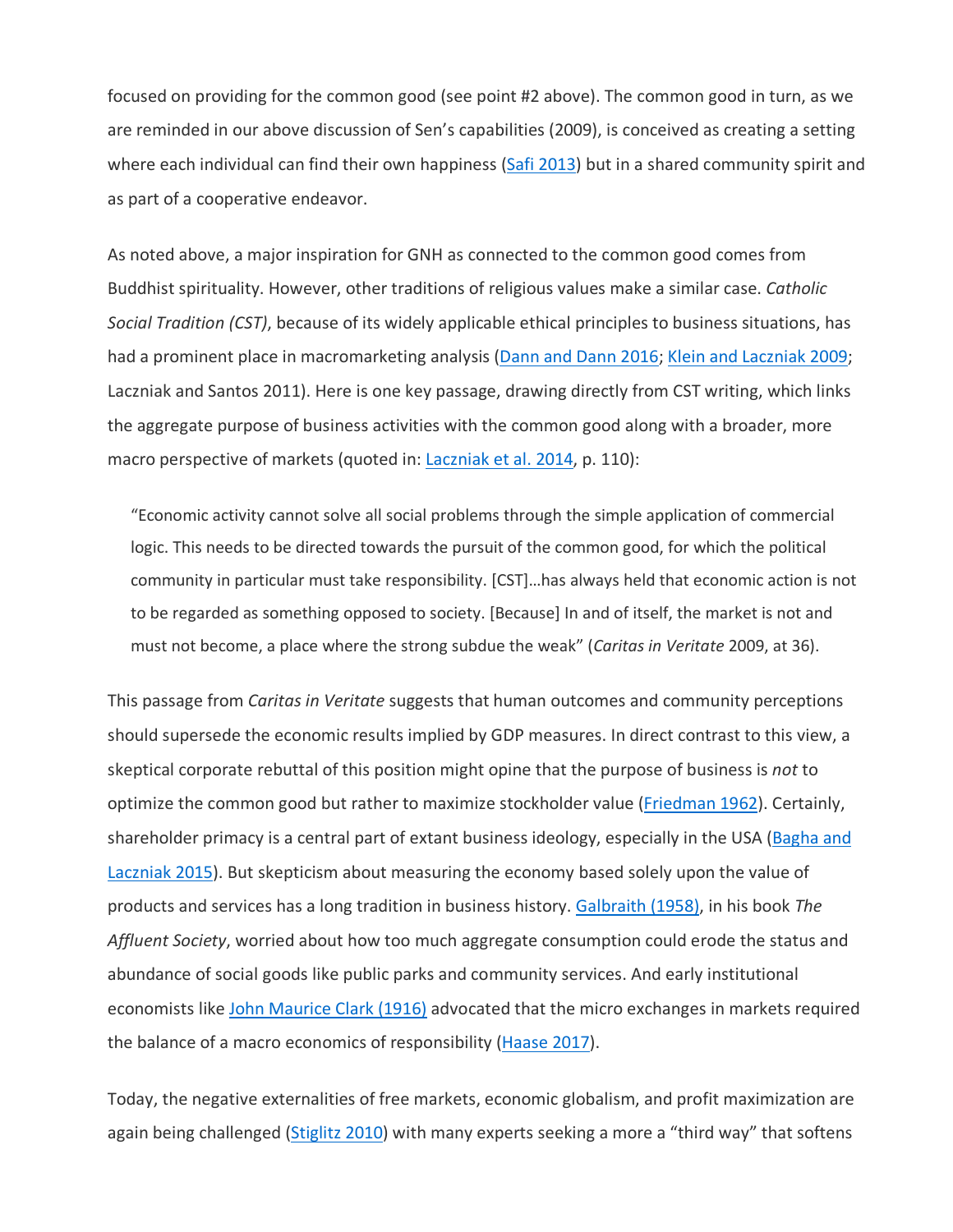the negative, often grossly unequal, effects of capitalism [\(Piketty 2014;](https://journals.sagepub.com/doi/10.1177/0276146718787600) [Schweickart 2011\)](https://journals.sagepub.com/doi/10.1177/0276146718787600). Advocates of GNH thinking assert it (GNH) represents a "middle way"; these guardians of the Gross National Happiness approach pointedly ask if well-being and the common good are *not* the true purposes of business, then perhaps the current drivers of business activity are running counter to the common good and collective human flourishing. For example, the existing economic system may not be working quite as intended when the wealth of the 62 richest individuals in the world is equal to the total wealth of the bottom 3.5 billion persons—half of humanity [\(Oxfam 2016\)](https://journals.sagepub.com/doi/10.1177/0276146718787600).

#### GHN Macro Connection #5: United Nations Sustainable Development Goals

In September of 2015, by a resolution of the United Nations General Assembly, the UN adopted 17 "Global Goals" for more sustainable economic development as part of its "Transforming our world agenda for 2030" [\(United Nations 2015\)](https://journals.sagepub.com/doi/10.1177/0276146718787600). The topical themes of these sustainable development goals (SDGs) included aspirations such as "End Poverty" (SDG #1), "Decent Work and Economic Growth" (SDG #8), "Responsible Consumption and Production" (SDG #12) and "Climate Protection Action" (SDG #13). Each goal included a breakdown of specific steps that comprised its attainment, with the 17 global goals composed of 169 target objectives. For example, Goal #12, dealing with responsible production/consumption, was made up of eight sub-steps including asking companies to file annual sustainability reports and to conduct efficiency studies of their natural resource usage. Not surprisingly, the business community criticism of this approach was fierce. The UN SDGs were challenged as too bureaucratic, too rigid and even labeled by some as the "stupid development goals" [\(Economist 2015\)](https://journals.sagepub.com/doi/10.1177/0276146718787600).

However, given the visibility and international publicity of the SDGs, the linkage of this massive UN initiative to GNH as well as QoL should be evident. To the extent substantial progress is made on some of the goals, GNH and QoL in affected nations ought to improve. For instance, if hunger is ended (SDG #2) and clean water and enhanced sanitation (SDG #6) become universal, QoL is increased. If we find gender inequality (SDG #5) is defunct and "quality education" (SDG #4) is made affordable for all, then GNH also should be elevated. This line of reasoning implies that the many discussions about the UN SDGs will include considerations related to all manner of economic and societal outcomes, including GNH and QoL.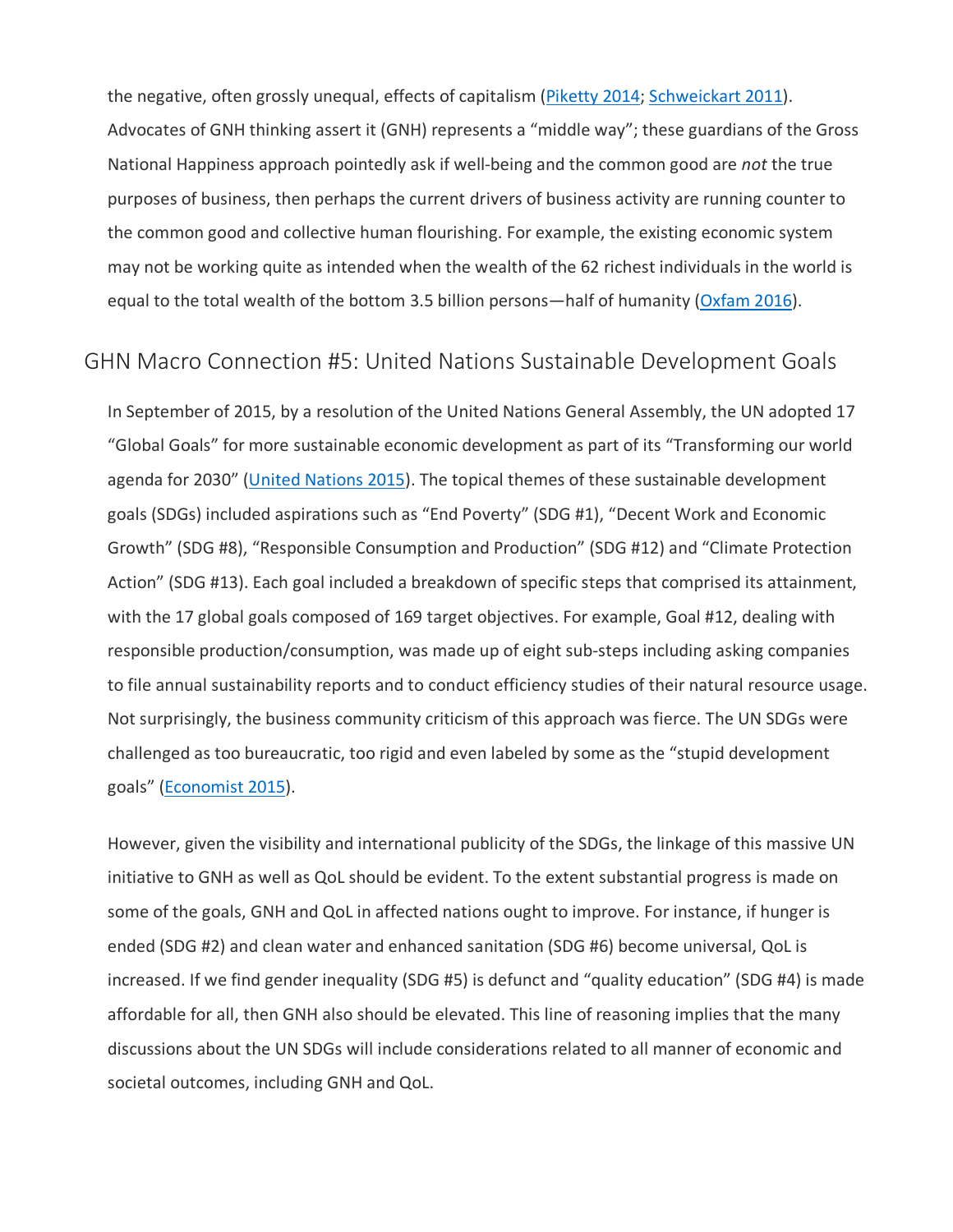Of course, the UN SDGs, worthy aspirations to be sure, do not resolve the question of whether QoL is part of GNH or vice versa. The commonality is that both seem to be dynamic measures of wellbeing. One distinction might be to think about QoL as predominantly *objective* (i.e., statistically measurable) outcomes of economic and social development while GNH is the collective, *subjective* perception of how people judge the social conditions that affect them. In other words, GNH (in the aggregate) is a measure of the individual happiness self-perceptions of the many. [Sirgy's \(2002,](https://journals.sagepub.com/doi/10.1177/0276146718787600) p.10) observations may be helpful to GNH comprehension. He defines such *subjective* well-being (SWB) as:

"an enduring (long-term) affective state that is made of a composite of three components: (a) actual experience of happiness of cumulative positive affect (joy, affection, pride etc.) in salient life domains, (b) actual experience of depression or cumulative negative affect (sadness, anger, shame, anxiety, etc.) in salient life domains, and (c) evaluations of one's overall life or evaluations of salient life domains."

The GNH perspective seems to take this line of thinking about SWB but expands it to an entire community or society.

#### A Synthesis of the GNH Approach

To briefly summarize the five macro connections with GNH discussed above, we synthesize them into a couple of essential observations. **First**, GNH is a normative, aspirational perspective about societal well-being that relies upon complex, and often subjective, assessments of collective happiness. GNH is philosophically grounded in *classical utilitarianism* (i.e., greatest happiness for greatest number) as it strives to inspire positive societal outcomes that can meet many of the tests of ethics and justice put forward in the macromarketing literature [\(Laczniak and Murphy 2006\)](https://journals.sagepub.com/doi/10.1177/0276146718787600). It has very close similarities to the social science variable of the QoL but its motivation is rooted in universal ethical *ideals* that will allow happiness to flourish in communities and societies as opposed to simply serving as an indicator of economic or social outcomes [\(Harbron 2000\)](https://journals.sagepub.com/doi/10.1177/0276146718787600). In this regard, GNH is a more *subjective* indicator of community well-being, while QoL seems more suited to capturing *objective* dimensions of societal and economic outcomes (e.g., per capita disposable income; average life expectancy; morbidity statistics, innovation rates, etc).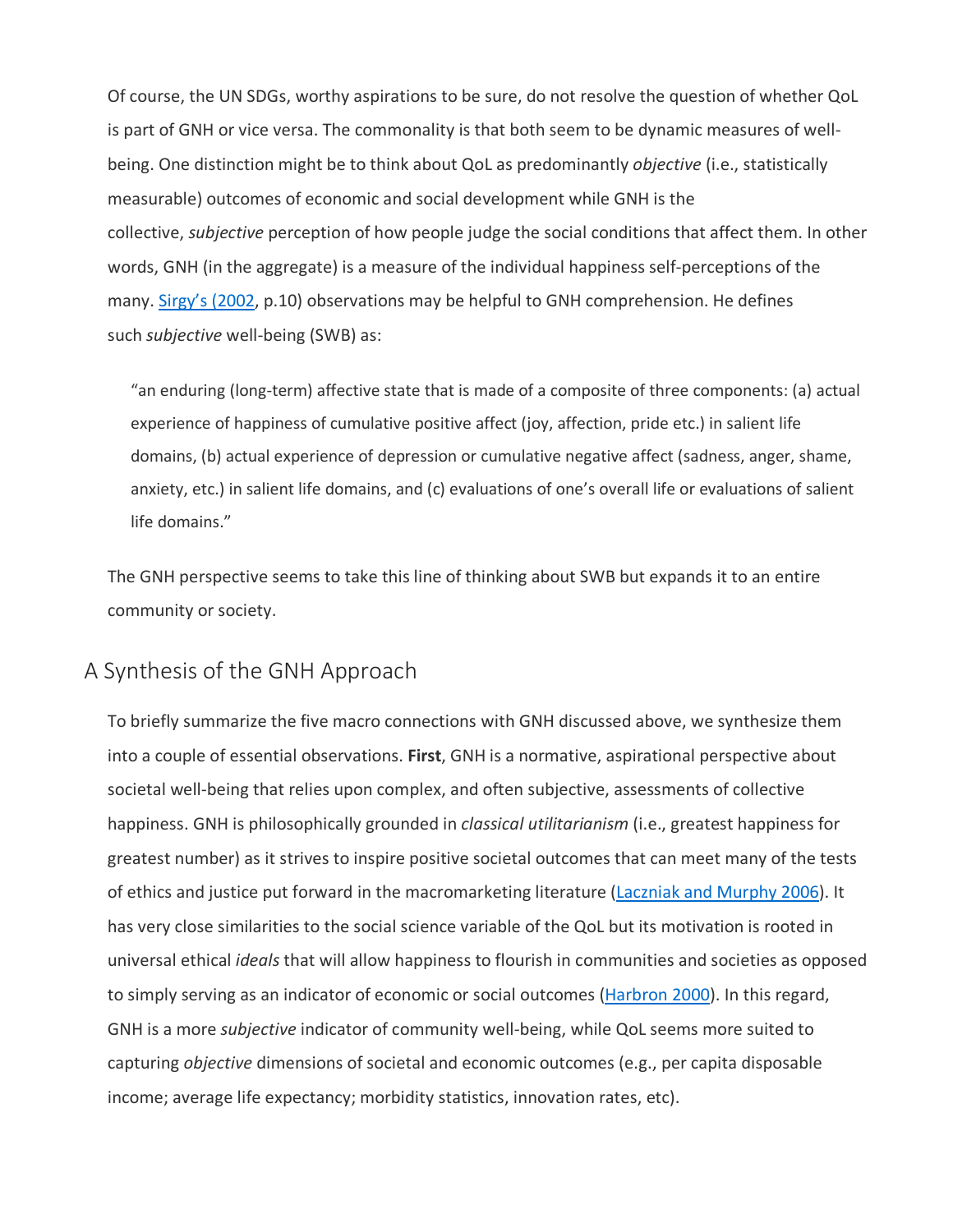**Second**, the GNH concept can be argued as being one practical answer to the question of what constitutes the elusive "common good". As outlined, GNH can be seen as compatible with many of the dimensions of the UN Sustainable Development Goals (SDGs) for 2030, which have been formulated with the specific intention of providing guidance to corporations, governments and NGOs regarding what responsible economic development should look like. In this manner, GNH also can be embraced as a possible answer to the question "what *should be* the purpose of business?" For example, the Centre for Bhutan Studies has recently undertaken a major tutorial effort to teach individual businesses how they might incorporate elements of the GNH philosophy into their commercial operations [\(Economist 2017\)](https://journals.sagepub.com/doi/10.1177/0276146718787600). GNH can be viewed as a middle way, which eschews the maximization of economic output as the primary measure for success, while embracing aggregate personal happiness rather than unfettered capitalism, or alternatively, a hard-form socialist standard of collectivist resource ownership with top-down control.

#### The Benefit of GNH to Theoretical Macromarketing Analysis

This commentary should not be understood to argue that GNH is superior to QoL as a fundamental measure of macro market outcomes. QoL, given its excellent measurement history of social variables, is likely the more productive research path for marketing scholars [\(Peterson 2013\)](https://journals.sagepub.com/doi/10.1177/0276146718787600). However, one upshot of these remarks is that collective *subjective* judgments about community happiness (GNH) may provide a helpful secondary measure as well as an option to GDP when researching societal shortcomings in Meta or Meso exchange systems. While there can be debates as to whether (objective) data-inspired conclusions such as 1) "the unemployment rate is too high" or 2) "the minimum wage is too low" are useful indicators of community health, if subjective GNH is continuously falling for periods of time, there is little question that something is terribly wrong. In such cases, rectifying action ought to be taken. If communities are unhappy, assuming that there are political, institutional and local-action avenues for social change, attempts to undertake corrective action will typically follow.

Exactly how the GNH is best integrated into macromarketing discussions, especially QoL research, is a matter that multiple scholars should weigh in on. But for purposes of illustration we offer two possible examples—areas where the intersection of GNH and macromarketing thought may yield novel and salient insights.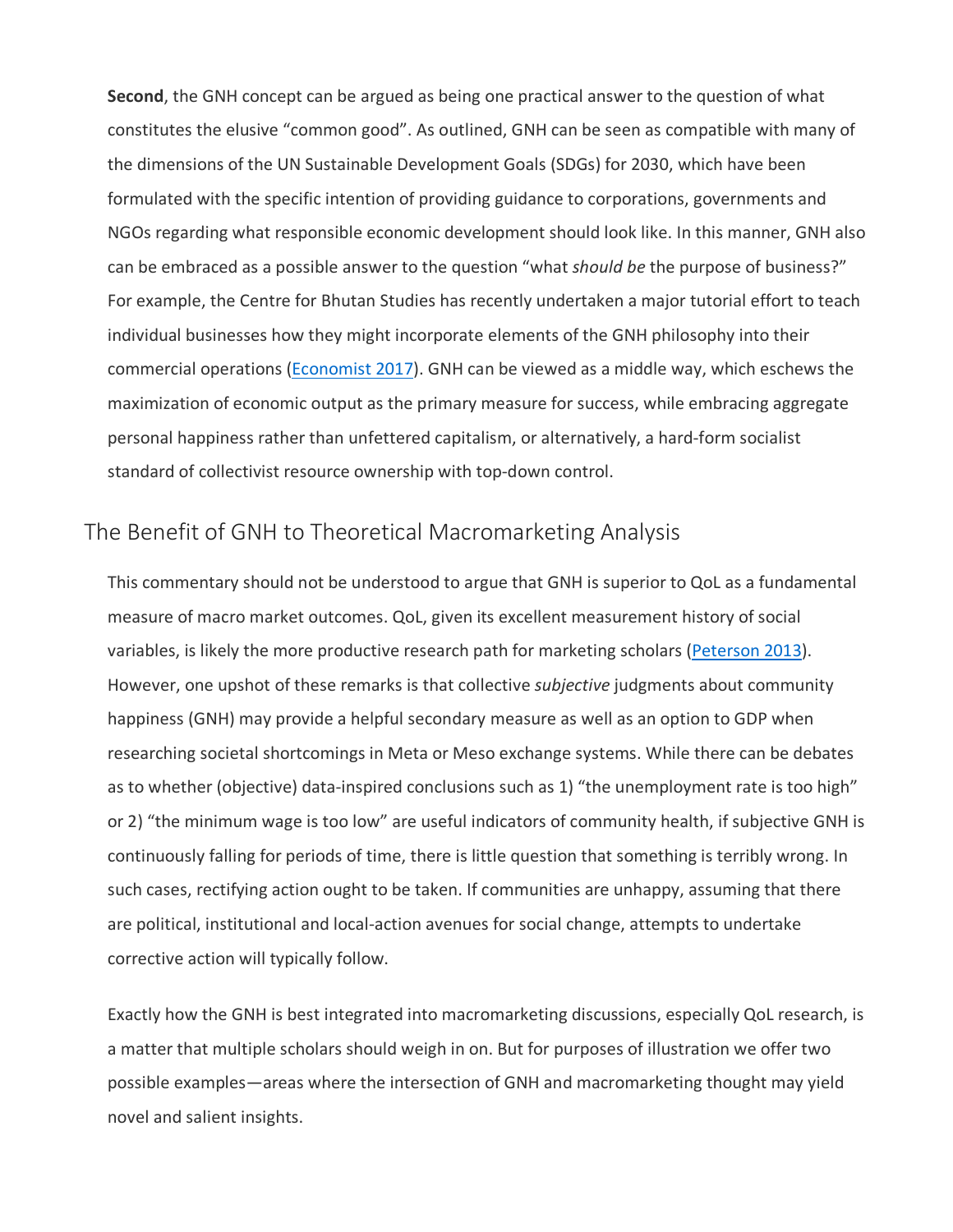#### MAS Theory

In one of the most ambitious macromarketing articles in recent years, [Layton \(2015\)](https://journals.sagepub.com/doi/10.1177/0276146718787600) offers an integrated theoretical framework that recognizes the casual factors underlying the formation, growth and adaptations in systems of marketing exchange. Layton's analysis is macro systems 'thinking' at the highest level and at its most abstract. The complex MAS framework identifies social **mechanisms** (M) that shape markets, strategic **actions** (A) that characterize the competition and cooperation among market participants and the possible elements of **systems** (S) (i.e. structure and function) that might emerge when humans transact. This seminal article deserves review by all macromarketing researchers, as each dimension of the MAS is reflective of multiple factors that affect the health and development of markets and market systems.

Layton makes clear (p. 311) that over time in most market settings, tensions will occur among extant market actors, especially in complex systems. He writes (p.312), "The efficiency and effectiveness achieved by market systems will depend on each element working closely with each other in a coordinated fashion…It is the need for multi-level coordination that creates many of the problems of diagnosis and design that have perplexed planners and policy makers in the past…" In this context, Layton specifically mentions 'market failures', "questions of sustainability, usage of common resources and issues surrounding social justice" (p.312).

One obvious warning signal concerning the healthful state of macro market systems might be GNH levels. As discussed above in the macro-connections sections, GNH is one indicator regarding whether particular market systems are delivering the common good, ethical fairness and the sustainability that are increasingly seen as important to healthy market and community development. In his model, Layton would likely position GNH as a "signaling factor" in the natural co-evolution of market structures (p.308), but future macromarketing studies need to be designed that shed light on how useful the GNH construct might be as an early warning of *market stress* or *market failures*—outcomes that effective systems wish to avoid. Correlations among various measures of market efficiency and effectiveness—including GDP, QoL and GNH—also should be carefully tracked.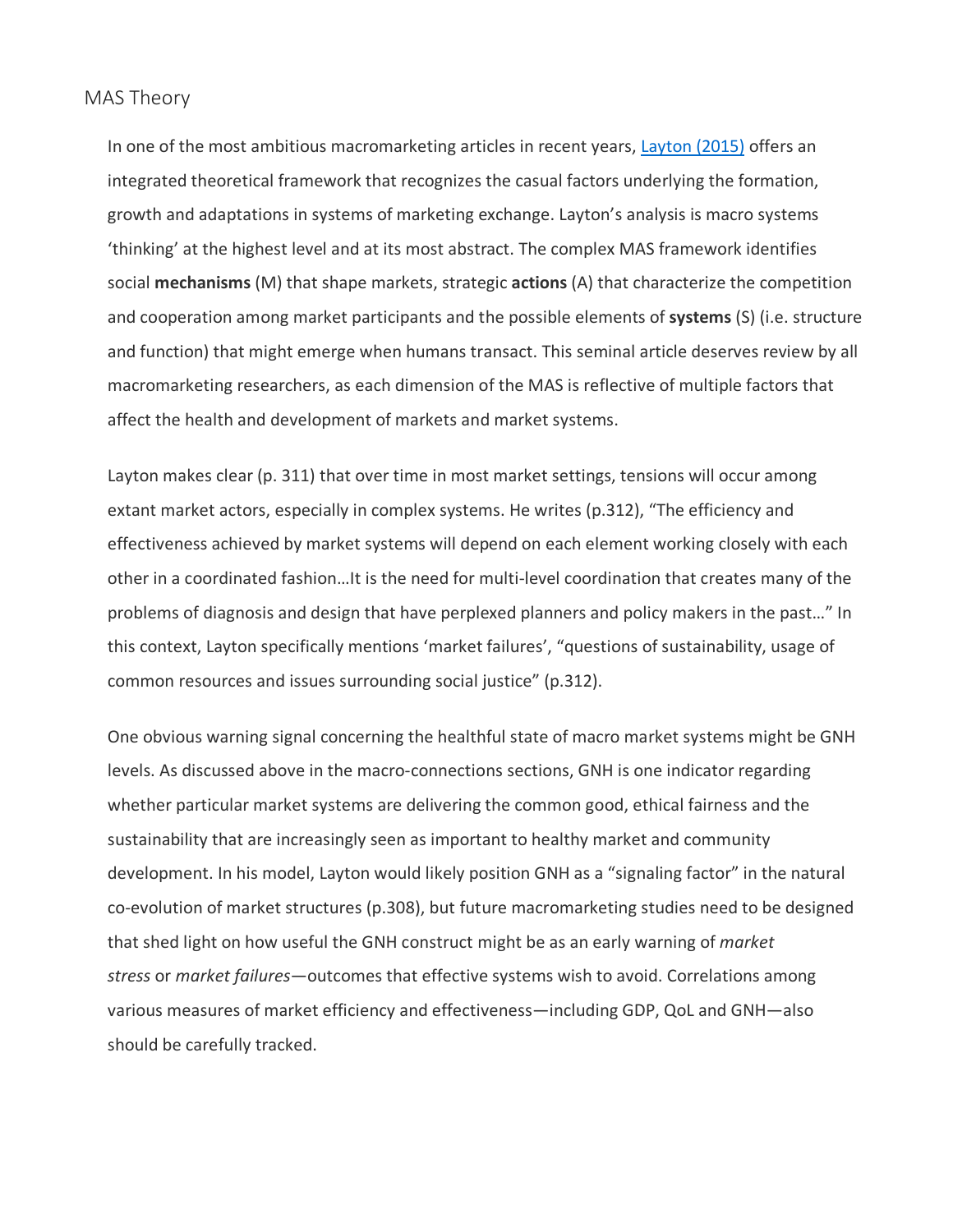#### The Long Macro View

In 2015, Robert Lusch, extending his previous thinking on such matters [\(Lusch 2006\)](https://journals.sagepub.com/doi/10.1177/0276146718787600), postulated four observations about the behavior of *Homo sapiens* that appear fundamental to the formation and structure of market systems. One of his essential observations centers on institutions. [Lusch](https://journals.sagepub.com/doi/10.1177/0276146718787600)  [\(2015,](https://journals.sagepub.com/doi/10.1177/0276146718787600) p.322) observes, "Institutions can be thought of as shared heuristics or algorithms (i.e., norms, rules, values) that guide and often structure *Homo sapiens* about what to do in various contexts…Institutions because of their shared nature and commonalities also serve the function of coordinating human interactions, including exchange." According to Lusch, from the perspective of "the Long Macro View", institutional dynamics (including evolutions of government and corporations) will be an irreplaceable aspect in improving the inefficiencies and ineffectiveness of assorted macromarketing systems, including individual markets.

Thus, [Lusch \(2015\)](https://journals.sagepub.com/doi/10.1177/0276146718787600) sees institutions as a primary mechanism that aids markets to sustain complex exchange by navigating the dynamics of turbulent environments. Institutions are vital in helping execute all of the marketing functions including assembly, storage, transportation, bulk-breaking, distribution, risk-bearing, and exchange. Moreover, depending on the market segment, institutions are needed to regulate transactions and stimulate system adjustment. Historically, economic measures such as GDP, employment, per capita household income and interest rates had been primary indicators of market system performance. In the USA, institutions such as the Federal Reserve, U.S. regulatory agencies (e.g., Securities Exchange Commission, Federal Trade Commission) and government fiscal policies are some of the institutional levers that provide these economic adjustments. In future, consistent with Lusch's call for institutional experimentation, these macro institutions should be examined in terms of whether they help or hinder societal well-being. In this manner, broad *non-economic* measures such as GNH (as well as QoL) should play a greater role, alerting citizens to market systems problems or complications.

Relatedly, [Webster and Lusch \(2013\),](https://journals.sagepub.com/doi/10.1177/0276146718787600) discuss the need for marketing thinking to become more "macro" and more "elevated", foreshadowing [Lusch's \(2015\)](https://journals.sagepub.com/doi/10.1177/0276146718787600) 'Long Macro View'. Here Webster and [Lusch \(2013\)](https://journals.sagepub.com/doi/10.1177/0276146718787600) surmise that many criticisms of contemporary market performance often stem from too great a concern for short-term financial metrics and not enough on the overall value and perceived benefits that consumer-citizens desire (and require) from their market system. To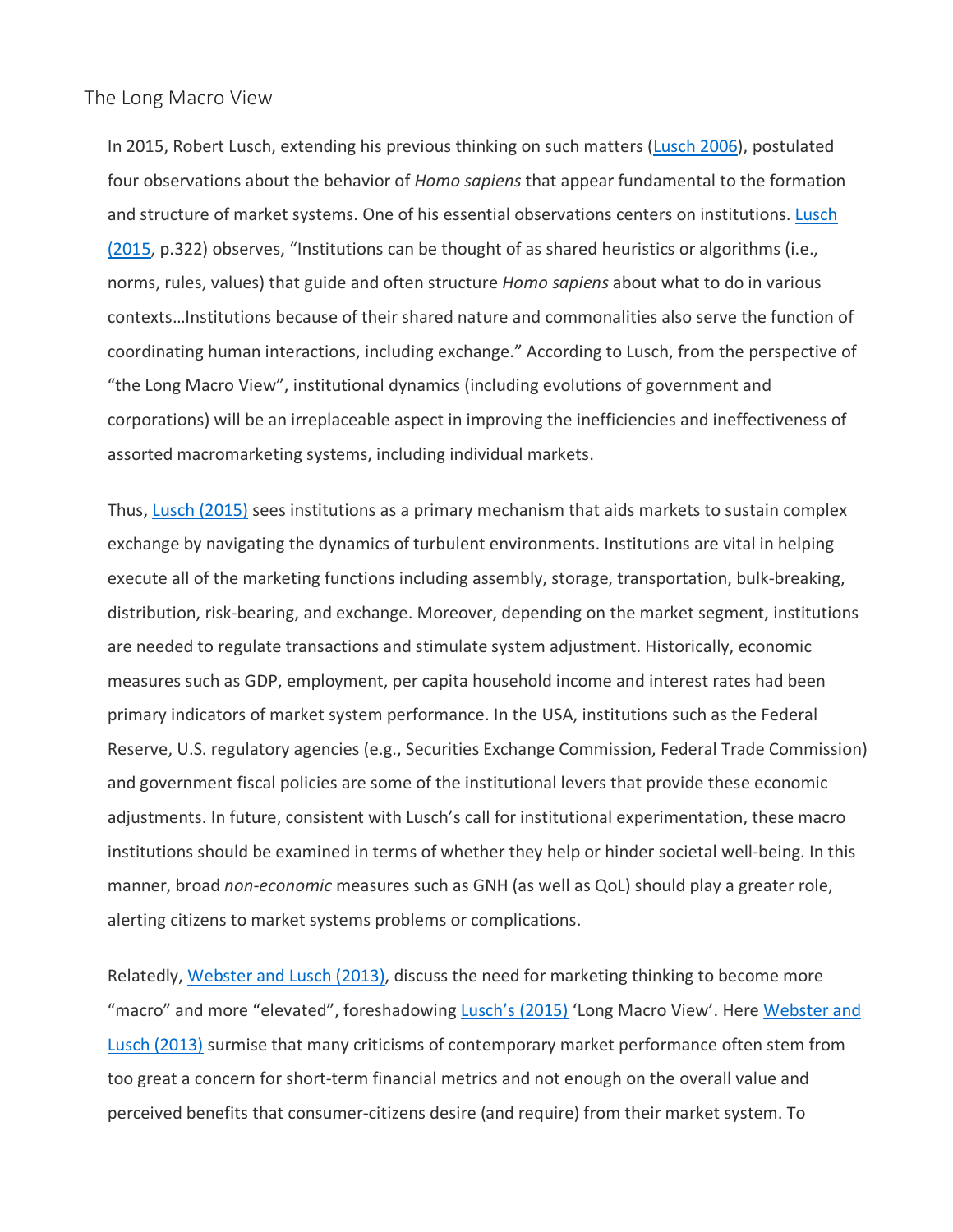address this deficiency of macro thinking as well as outcomes that do not sufficiently reward all consumer-citizens, [Webster and Lusch \(2013\)](https://journals.sagepub.com/doi/10.1177/0276146718787600) recommend "a recommitment of marketing to its fundamental purpose in society, which is improving the standard of living for all citizens by cocreating value within a socio-economic system" (p.389). At the macro level, this recommitment would surely include paying attention to GNH and QoL as broad indicators of value-delivery and systems effectiveness. It would also involve asking fundamental questions concerning market purposes and exploring the ethical outcomes of marketing actions in various market contexts, particularly about how citizen happiness and their societal well-being is affected.

#### **Conclusion**

For many decades, macromarketing theorists have urged our sub-discipline to take the broadest possible view of economic phenomena [\(Fisk 1982\)](https://journals.sagepub.com/doi/10.1177/0276146718787600). Writing in Vol.1, No.1 of the *Journal of Macromarketing*, [Monison \(1981\)](https://journals.sagepub.com/doi/10.1177/0276146718787600) opined that the most useable macromarketing perspectives would likely "confront…philosophically laden topics" (p.19), seek out "the self-contradictions in our thinking" and "conduct thought experiments" (p.21) that might include "strange loops in human intelligence" where "by moving upwards (or downwards) through the levels of some hierarchical system, we unexpectedly find ourselves right back where we started" (p.21). GNH, as a general concept certainly has these characteristics. Its inherent concern with aggregate human happiness stakes out a discrete philosophical position—i.e., happiness is a key measure of the societal good. Second, GNH challenges the conventional wisdom that economic growth (GDP) is the best surrogate for the systemic health of macro segments. Third, the notion of *maximized happiness* seems to constitute a "strange loop" because it can serve as gauge for well-being at the micro, meso and macro levels of an economy. Wherever we look, we seem to find more and more applications of GNH. Perhaps, as some excellent scholars might opine, GNH is merely a popularized surrogate for QoL. As argued above however, our position is that GNH is a unique macro variable, connected with, but not the same as QoL. Therefore, it deserves its own place in macromarketing analysis. Given the ascendance of GNH discussions, aided by a renewed international focus of the UN's Sustainable Development Goals for 2030, macromarketing researchers would be wise to explore the GNH concept in its fullness, particularly as deep thinkers urgently search for more humane measures of capitalism's uneven outcomes.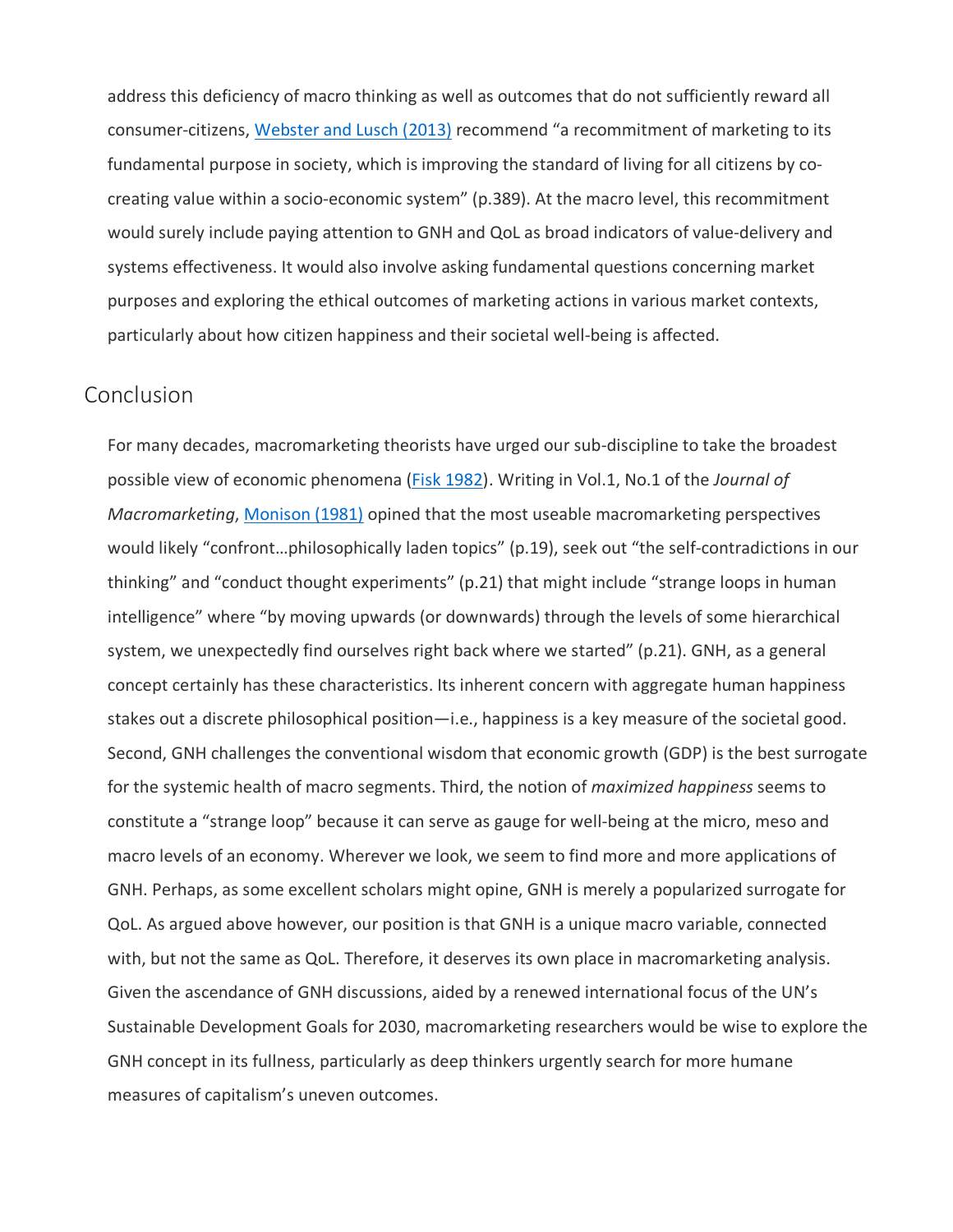#### Declaration of Conflicting Interests

The author(s) declared no potential conflicts of interest with respect to the research, authorship, and/or publication of this article.

#### Funding

The author(s) received no financial support for the research, authorship, and/or publication of this article.

#### References

- 1. Patxi, Álvarez , ed. (2016), "Justice in the Global Economy: Building Sustainable and Inclusive Communities," Promotio Iustitiae, 121 (1), 1–35.
- 2. Bagha, Jacob, Laczniak, Gene R. (2015), "Seeking the Real Adam Smith and Milton Friedman," Philosophy of Management, 14 (3), 179–191.
- 3. BBC (2013), "Bhutan PM casts doubts over Gross National Happiness," Accessed October 26, 2017. http://www.bbc.com/news/world-asia-23545641.
- 4. Bentham, Jeremy (1789), An Introduction to the Principles of Morals and Legislation. London: Payne.
- 5. Burckhardt, Carol S., Anderson, Kathryn L. (2003), "The Quality of Life Scale (QOLS): Reliability, Validity, and Utilization," Health and Quality of Life Outcomes, 1 (1), 60.
- 6. Business Dictionary (2018). "Gross National Happiness (GNH)," Accessed May 1, 2018. http://www.businessdictionary.com/definition/gross-national-happiness-GNH.html.
- 7. Centre for Bhutan Studies (2017), "The 9 Domains of GNH," Accessed February 3, 2018. http://www.gnhcentrebhutan.org/what-is-gnh/four-pillars-and-nine-domains/.
- 8. Chatterjee, Rhitu (2011), "Measuring Happiness in Victoria, British Columbia," Accessed January 31, 2018. https://www.pri.org/stories/2011-10-03/measuring-happiness-victoria-british-columbia.
- 9. Clark, John M. (1916), "The Changing Basis of Economic Responsibility," Journal of Political Economy, 26 (1-2), 209–229.
- 10. Costanza, Robert, Fisher, Brendan, Ali, Saleem, Beer, Caroline, Bond, Lynne, Boumans, Roelof, Danigelis, Nicholas L., Dickinson, Jennifer, Elliott, Carolyn, Farley, Joshua, Gayer, Diane Elliott, Glenn, Linda MacDonald, Hudspeth, Thomas, Mahoney, Dennis, McCahill, Laurence, McIntosh, Barbara, Reed, Brian, Abu Turab Rizvi, S., Snapp, Robert (2007), "Quality of Life: An Approach Integrating Opportunities, Human Needs, and Subjective Well-being," Ecological Economics, 61 (2-3), 267–76.
- 11. Dann, Susan, Dann, Stephen (2016), "Exploring Catholic Social Teaching in a Social Marketing Context: History. Lessons and Future Directions," Journal of Macromarketing, 36 (4), 412–424.
- 12. DiTella, Rafael, MacCulloch, Robert (2008), "Gross National Happiness as an answer to the Easterlin Paradox?" Journal of Development Economics, 86 (1), 22–42.
- 13. Dixon, Donald F., Polyakov, Evgeny (1997), "Physical Quality of Life Indicators in Post-Stalinist Russia," Journal of Macromarketing, 17 (1), 39–55.
- 14. Douthwaite, Richard (1992), The Growth Illusion. Cambridge, England: Green Books/UIT Cambridge Ltd.
- 15. Easterlin, Robert A. (1974), "Does economic Growth Improve the Human Lot? Some Empirical Evidence," in Nations and Households in Economic Growth: Essays in Honor of Moses Abramovitz, David, Paul A., Reder, Melvin W., eds. New York: Academic Press, 89–125.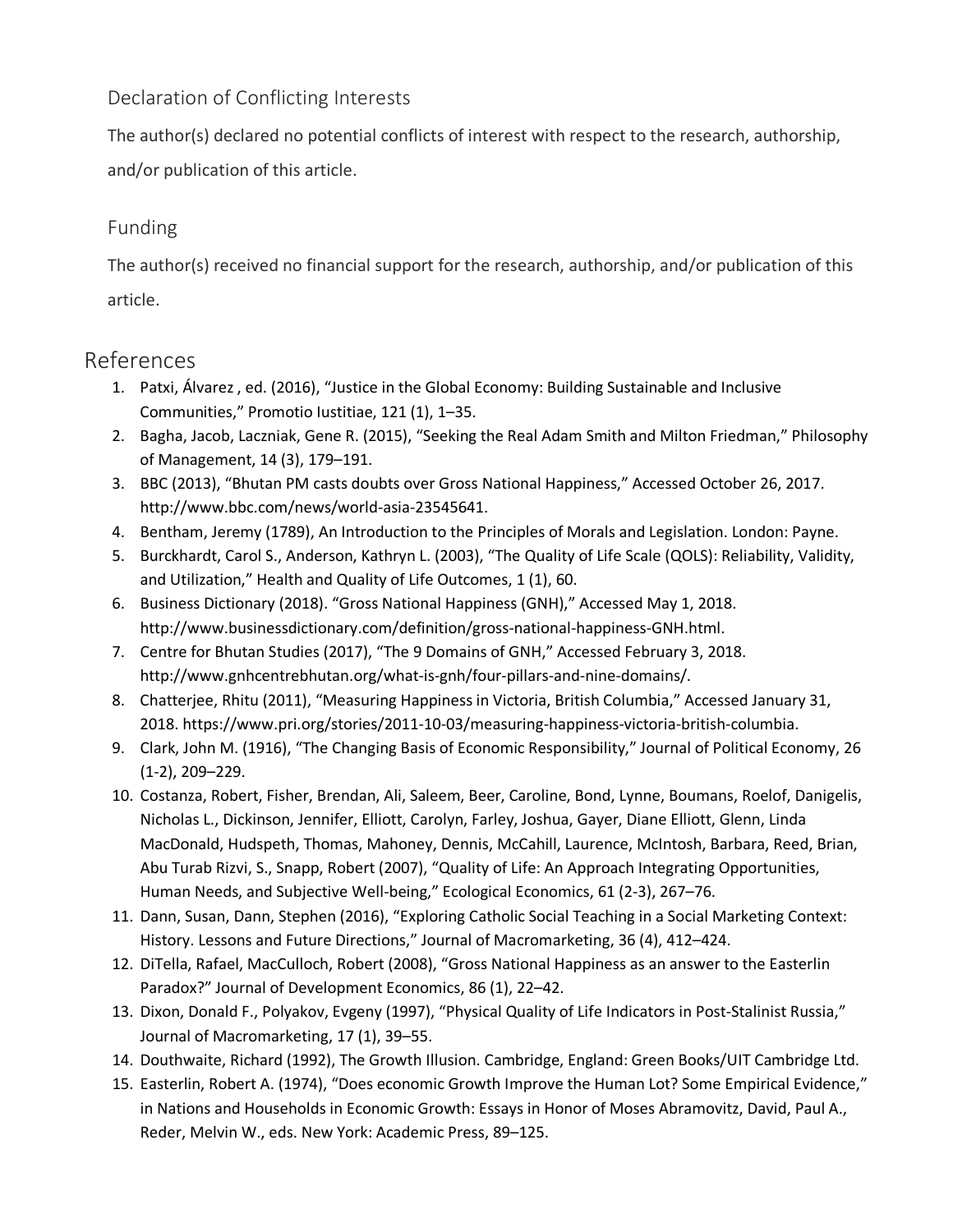- 16. Economist (2009), "Business: The Pedagogy of the Privileged; Schumpeter," 392 (8650), 82.
- 17. Economist (2015), "The 169 Commandments; Development," 414 (8931), n/a.
- 18. Economist (2017), "The World in 2018," Accessed June 27, 2018. http://www.theworldin.com/edition/2018/article/14461/how-measure-happy-business.
- 19. Economist (2018), Pocket World Figures. London, England: Profile Books.
- 20. Etzioni, Amitai (1993), The Spirit of Community: Rights, Responsibilities and the Communitarian Agenda. New York: Crown.
- 21. Etzioni, Amitai (2004), The Common Good. Cambridge, England: Polity Press.
- 22. Freedom House (2015), "Freedom in the World," Accessed January 30, 2018. https://freedomhouse.org/report/freedom-world/2015/bhutan.
- 23. Fisk, George (1982), "Contributors' Guide for Choice of Topics for Papers," Journal of Macromarketing, 2 (1), 2–5.
- 24. Friedman, Milton (1962), Capitalism and Freedom. Chicago, IL: University of Chicago Press.
- 25. Galbraith, John Kenneth (1958), The Affluent Society. Boston, MA: Houghton Mifflin Company.
- 26. Haase, Michaela (2017), Economic Responsibility: John Maurice Clark. Berlin, Germany: Springer.
- 27. Harbon, Daniel M. (2000), "Two Philosophical Problems in the Study of Happiness," Journal of Happiness Studies, 1 (2), 207–225.
- 28. Helliwell, John, Layard, Richard, Sachs, Jeffrey (2017), World Happiness Report 2017. New York: Sustainable Development Solutions Network.
- 29. Investopedia (2018), "Gross National Happiness-GNH," Accessed May 1, 2018. http://investopedia.com/terms/g/gnh.asp.
- 30. Kilbourne, William E., McDonagh, Pierre, Prothero, Andrea (1997), "Sustainable Consumption and the Quality of Life: A Macromarketing Challenge to the Dominant Social Paradigm," Journal of Macromarketing, 17 (1), 4–24.
- 31. Klein, Thomas A., Laczniak, Gene R. (2009), "Applying Catholic Social Teachings to Ethical Issues in Marketing," Journal of Macromarketing, 29 (3), 233–246.
- 32. Kuznets, Simon, Epstein, Lillian, Elizabeth, Jenks (1941), National Income and Its Composition, 1919- 1938, Volume I. Washington, DC: NBER Books; National Bureau of Economic Research, number kuzn41- 1, January.
- 33. Laczniak, Gene R., Klein, Thomas A., Murphy, Patrick E. (2014), "Caritas in Veritate: Updating CatholicSocial Teaching for Responsible Marketing Strategy," in Marketing and the Common Good, Murphy, P. E., Sherry, J. F., eds. London, England: Routledge, 105–118.
- 34. Laczniak, Gene R., Murphy, Patrick E. (2006), "Normative Perspectives for Ethical and Socially Responsible Marketing," Journal of Macromarketing, 26 (2), 154–177.
- 35. Laczniak, Gene R., Murphy, Patrick E. (2014), "The Relationship between Marketing Ethics and Corporate Social Responsibility: Serving Stakeholders and the Common Good," in Handbook of Research on Marketing and Corporate Responsibility, Hill, Ronald P., Langan, Ryan, eds., Cheltenham, England: Edward Elgar, 68–87.
- 36. Layton, Roger A. (2015), "Formation, Growth, and Adaptive Change in Marketing Systems," Journal of Macromarketing, 35 (3), 302–319.
- 37. Layton, Roger A., Grossbart, Sanford (2006), "Macromarketing: Past, Present, and Possible Future," Journal of Macromarketing, 26 (2), 193–213.
- 38. Lee, Dong-Jin, Sirgy, M. Joseph (2004), "Quality of Life (QoL) Marketing: Proposed Antecedents and Consequences," Journal of Macromarketing, 24 (1), 44–58.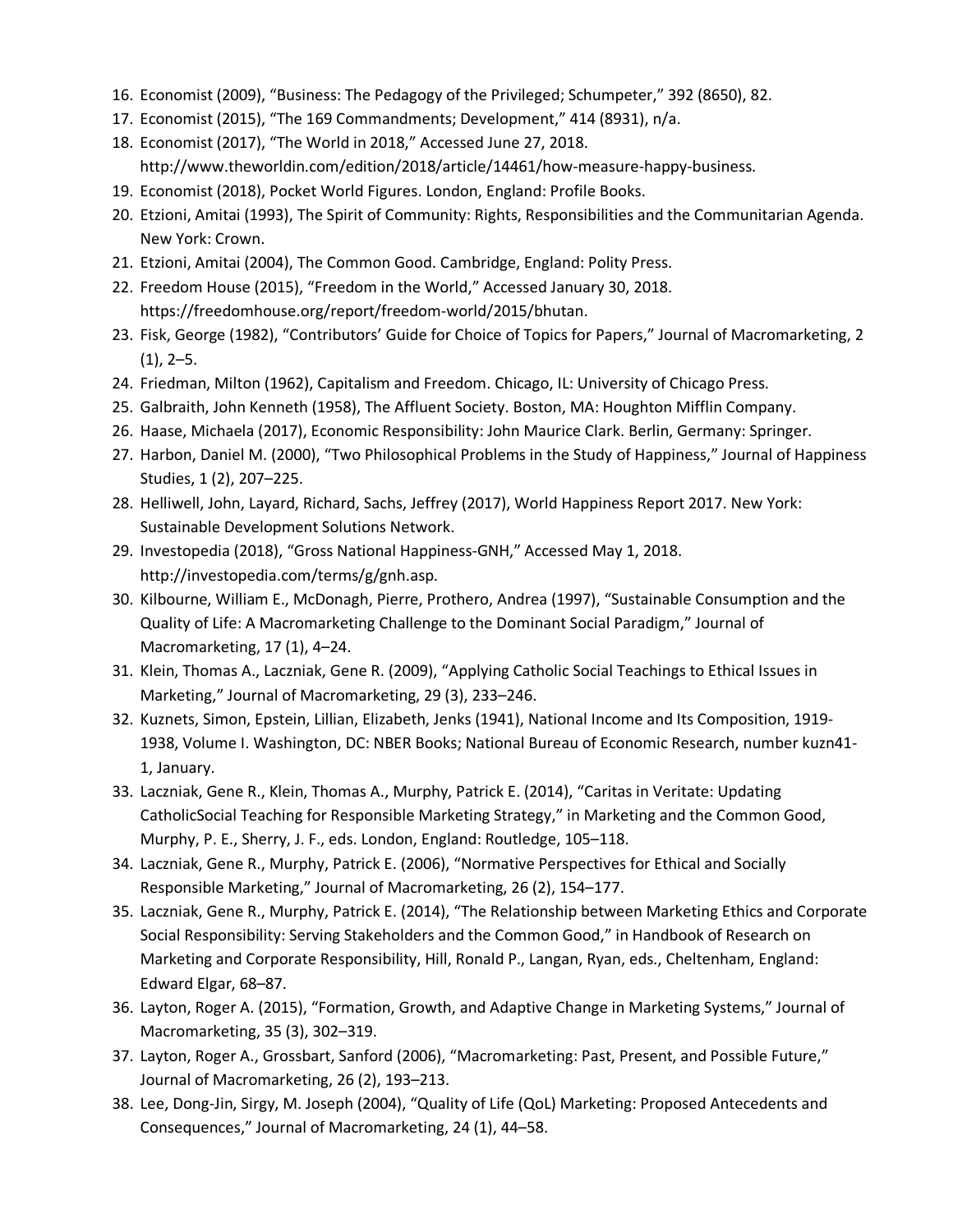- 39. Lee, Dong-Jin, Sirgy, M. Joseph, Larsen, Val, Wright, Newell D. (2002), "Developing a Subjective Measure of Consumer Well-Being," Journal of Macromarketing, 22 (2), 158–169.
- 40. Lusch, Robert F. (2006), "The Small and Long View," Journal of Macromarketing, 26 (2), 240–244.
- 41. Lusch, Robert F. (2015), "The Long Macro View," Comments at the 41st Annual Macromarketing Conference, Loyola University, Chicago, U.S.A. (June 25); reprinted in Journal of Macromarketing, 37 (3), 321–323.
- 42. Monieson, David D. (1981), "What Constitutes Usable Knowledge in Macromarketing?" Journal of Macromarketing, 1 (1), 14–22.
- 43. McElwee, Sean (2014), "Gross Domestic Problem: The case for More Sustainable Growth Metrics," Aljazeera America (July 6), Accessed October 5, 2017. http://america.aljazeera.com/opinions/2014/7/gdp-gross-domesticproductproblem.html.
- 44. Mill, John S. (1863). Utilitarianism. London: Parker, Son, and Bourn, West Strand.
- 45. Mittlestaedt, John D., Kilbourne, William E., Mittlestaedt, Robert A. (2006), "Macromarketing as Agorology: Macromarketing Theory and the Study of the Agora," Journal of Macromarketing, 26 (2), 131–142.
- 46. Napoli, Lisa (2010), "Gross National Happiness Measures Quality of Life," National Public Radio, broadcast June 9th, Accessed February 4, 2018. http://www.npr.org/templates/story/story.php?storyId=127586501.
- 47. National News Bureau of Thailand (2016), "Gross National Happiness Center Established in Thailand," Accessed January 31, 2018. https://web.archive.org/web/20170202044010/ and http://thainews.prd.go.th/website\_en/news/news\_detail/WNPOL5910120010021.
- 48. Oxfam Briefing Paper (2016), "An Economy for the 1%," Accessed February 4, 2018. https://www.oxfam.org/sites/www.oxfam.org/files/file\_attachments/bp210-economy-one-percent-taxhavens-180116-en\_0.pdf.
- 49. Peterson, Mark, Malhotra, N. K. (1997), "Comparative Marketing Measures of Social Quality of Life: Substantive dimensions of 186 countries," Journal of Macromarketing, 8 (1), 25–38.
- 50. Peterson, Mark (2006), "Identifying Quality-of-Life Priorities for Societal Development: Using a Market Orientation to Benefit Citizens," Journal of Macromarketing, 26 (1), 45–58.
- 51. Peterson, Mark (2013), Sustainable Enterprise: A Macromarketing Approach. Los Angeles, CA: Sage.
- 52. Piketty, Thomas (2014), Capital in the Twenty First Century [translated by Goldhammer, Arthur ]. Cambridge MA: Bellknap Press of Harvard University Press.
- 53. Ryback, Timothy W. (2012), "The U.N. Happiness Project," Accessed February 4, 2018. http://www.nytimes.com/2012/03/29/opinion/the-un-happiness-project.html.
- 54. Safi, Mona (2013), "The Happiness Movement," Accessed January 6, 2017. http://gnh.institute/happiness-movement/index.htm.
- 55. Schweickart, David (2011), After Capitalism. Lanham, MA: Rowman & Littlefield.
- 56. Sen, Amartya (2009), The Idea of Justice. Cambridge, MA: Belknap Harvard Press.
- 57. Shaw, William H. (1999), Contemporary Ethics: Taking Account of Utilitarianism. Malden, MA: Blackwell.
- 58. Shultz, Clifford J. (2015), "Normative Drivers of Justice, Development, Law and National Well-being," presentation at Global Forum on Law Justice and Development, World Bank (November).
- 59. Shultz, Clifford J. (2016), "Marketing an End to War: Constructive Engagement, Community Wellbeing, and Sustainable Peace," Markets, Globalization and Development Review. 1 (2), 1–23.
- 60. Sidgwick, Henry (1874), The Methods of Ethics. London: Macmillan.